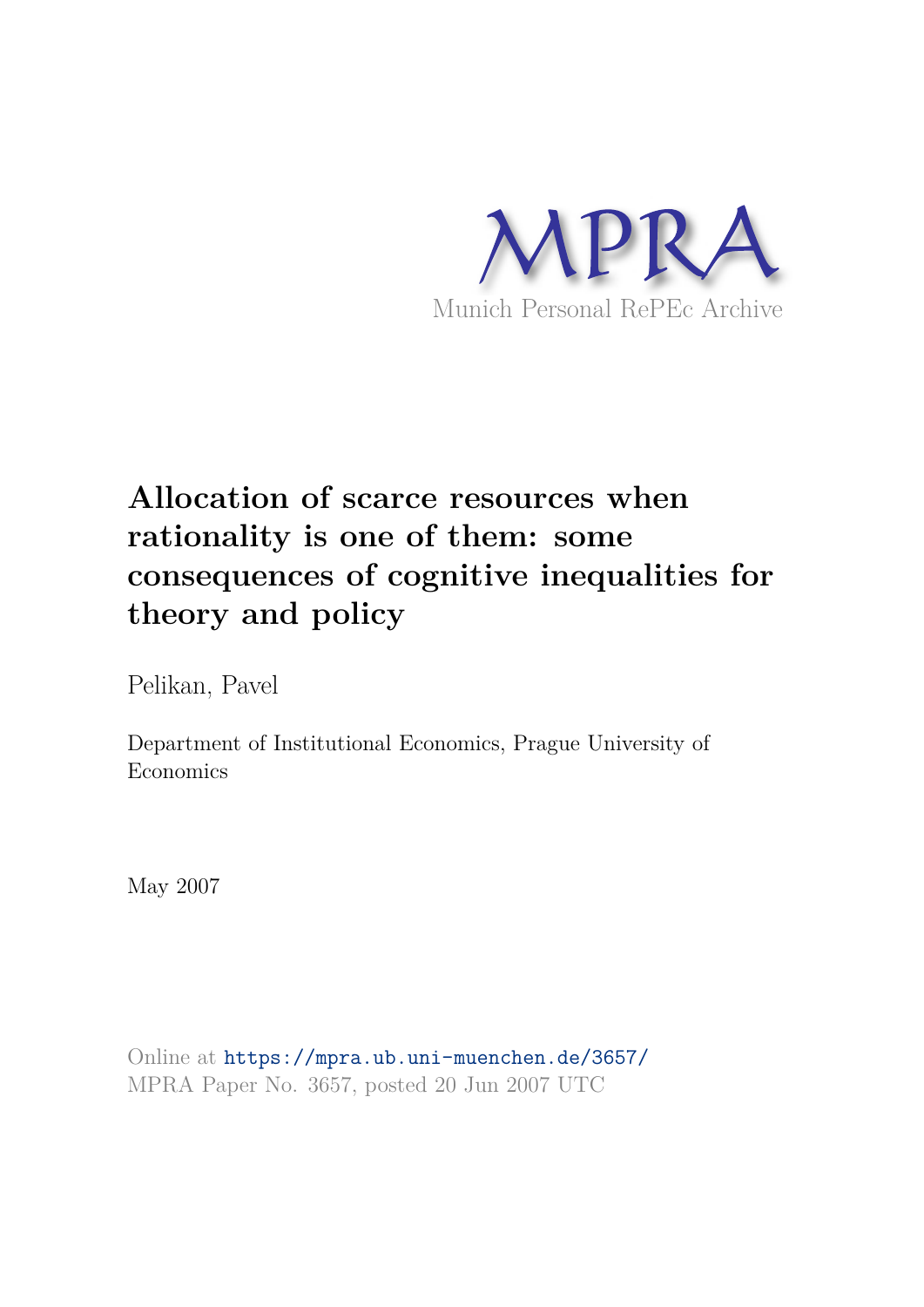# **Allocation of Scarce Resources when Rationality is One of Them:** Some Consequences of Cognitive Inequalities for Theory and Policy

# Pavel Pelikán

Department of Institutional Economics, Prague University of Economics e-mail: pelikanp@yse.cz

JEL Classification: A10, D02, D61, H10, O12, P51

Key words: Unequally bounded rationality, rationality-allocation, tangled hierarchy, institutionally shaped evolution, comparative institutional analysis

**Abstract:** "Rationality" is understood in the empirical sense of cognitive abilities of human brains for solving economic problems, and consequently recognized bounded in individually unequal ways. This is shown to require treating it as a unique scarce resource, used for deciding on its own uses. This uniqueness disturbs axiomatic economics by a tangled hierarchy, and implies that rationality-allocation can approach efficiency only by means of an institutionally shaped trial-and-error evolution. Applied to the markets vs. government issue, a comparative institutional analysis of rationality-allocation yields novel insights with nonstandard policy implications, and thus demonstrates that rationality-allocation matters.

**Acknowledgments:** The argument of this paper has taken several years to form, which makes it impossible to thank all the colleagues and students by whom it has been helped. I now thank Niclas Berggren, Edward Glaeser, Martin Gregor, Dan Johansson, Dennis Mueller, Richard Nelson, Viktor Vanberg and Gerhard Wegner for thoughtful comments that helped me with its present formulation, and Pierre-André Chiappori and Roger Guesnerie for earlier help with its mathematical illustration in the Appendix. The usual caveat applies with emphasis.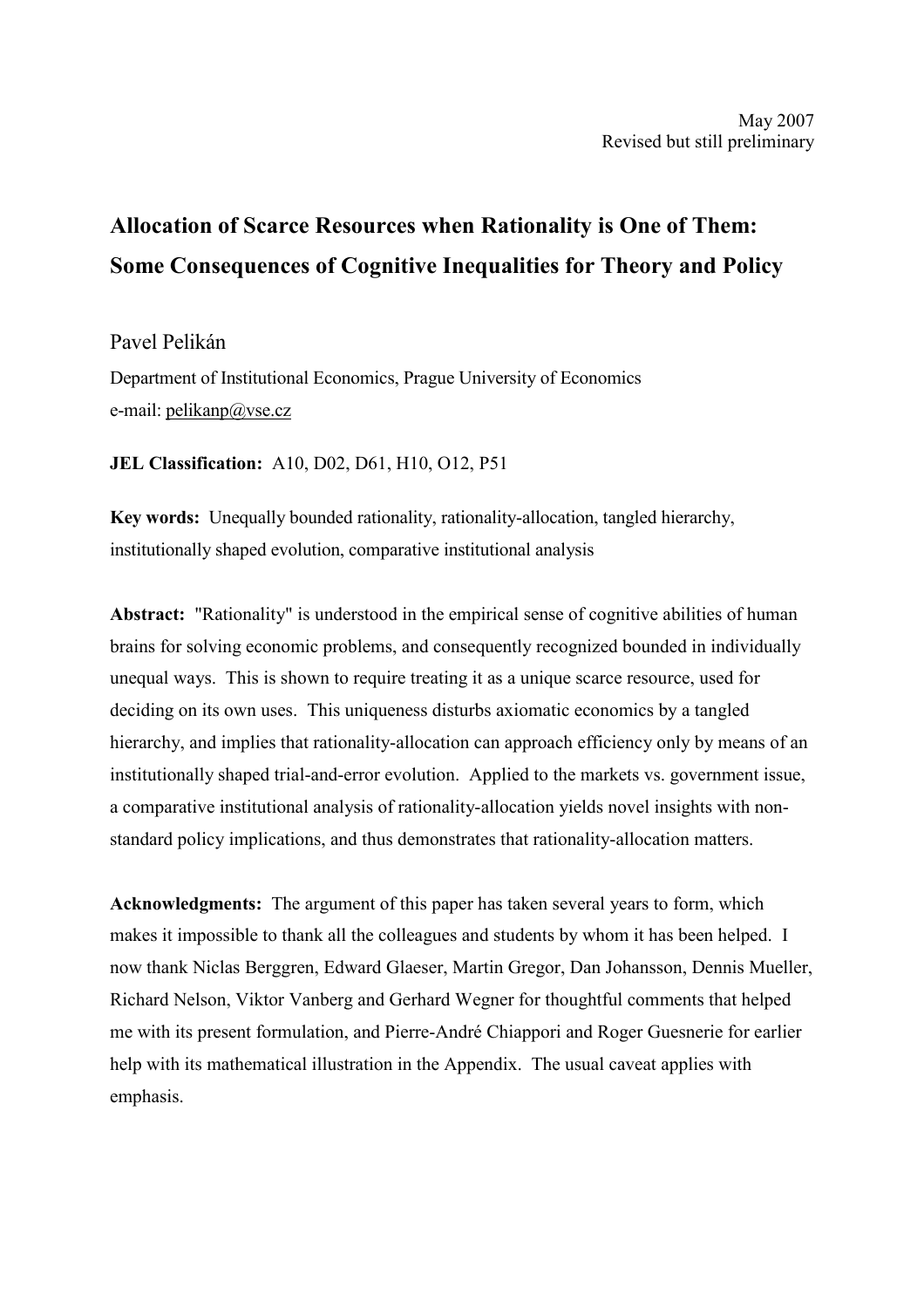# 1 Introduction

After the long time when nearly all economic theories were based on the idealizing assumption that all humans are perfectly rational, able to find optimal solutions to all their economic problems, however difficult, the pioneering work by Simon (1955, 1979) is increasingly bearing fruit. More and more economic theories now depart from this assumption, admitting that far from that perfect, human rationality is significantly bounded.<sup>1</sup>

But different theories depart differently far. Most of them limit attention to the rationality bounds of one typical human mind, without considering their possible individual differences, and thus only take the step from assuming everyone's rationality equally perfect to assuming it equally bounded. Less usual, although no longer entirely novel, is to recognize that human rationality is not only bounded, but moreover unequally so. Whether the inequalities stem from inborn talents ("nature") or from education and experience ("nurture"), the recognized fact is that the rationality of some individuals is bounded more, or differently, than the rationality of others.

This paper takes a third step: it shows that unequally bounded rationality must be treated as a scarce resource, but of a unique kind. Since rationality is needed for deciding on the uses of all scarce resources, it is also needed for deciding on its own uses. This uniqueness has important implications for both theory and policy. It disturbs all standard axiomatic theories of human capital and resource-allocation by a tangled hierarchy (Hofstadter, 1979), and implies that rationality-allocation can approach efficiency only by means of an trial-and-error evolution, and only if this is shaped by suitable institutions (in the sense of rules-constraints, or "rules-of-the-game").

Institutions thus turn out to have more effects on economies than usually considered, which increases their importance as factors of economic performance and growth, but also raises new problems for institutional economics. Applied to the markets vs. government issue, a comparative institutional analysis of rationality-allocation yields novel insights with non-standard policy implications, and thus demonstrates that rationality-allocation matters.

# 2 Unequally Bounded Rationality as a Unique Scarce Resource

To make it possible to take any of these steps, "rationality" must be defined in the empirical sense of actual cognitive abilities (competencies, "intelligence") of human brains – and not tautologically postulated perfect for everyone, regardless of how cognitively limited he or she

<sup>&</sup>lt;sup>1</sup> Important examples are Sugden (1991), Holland (1995), Kahneman and Tversky (2000), and Vanberg (2004).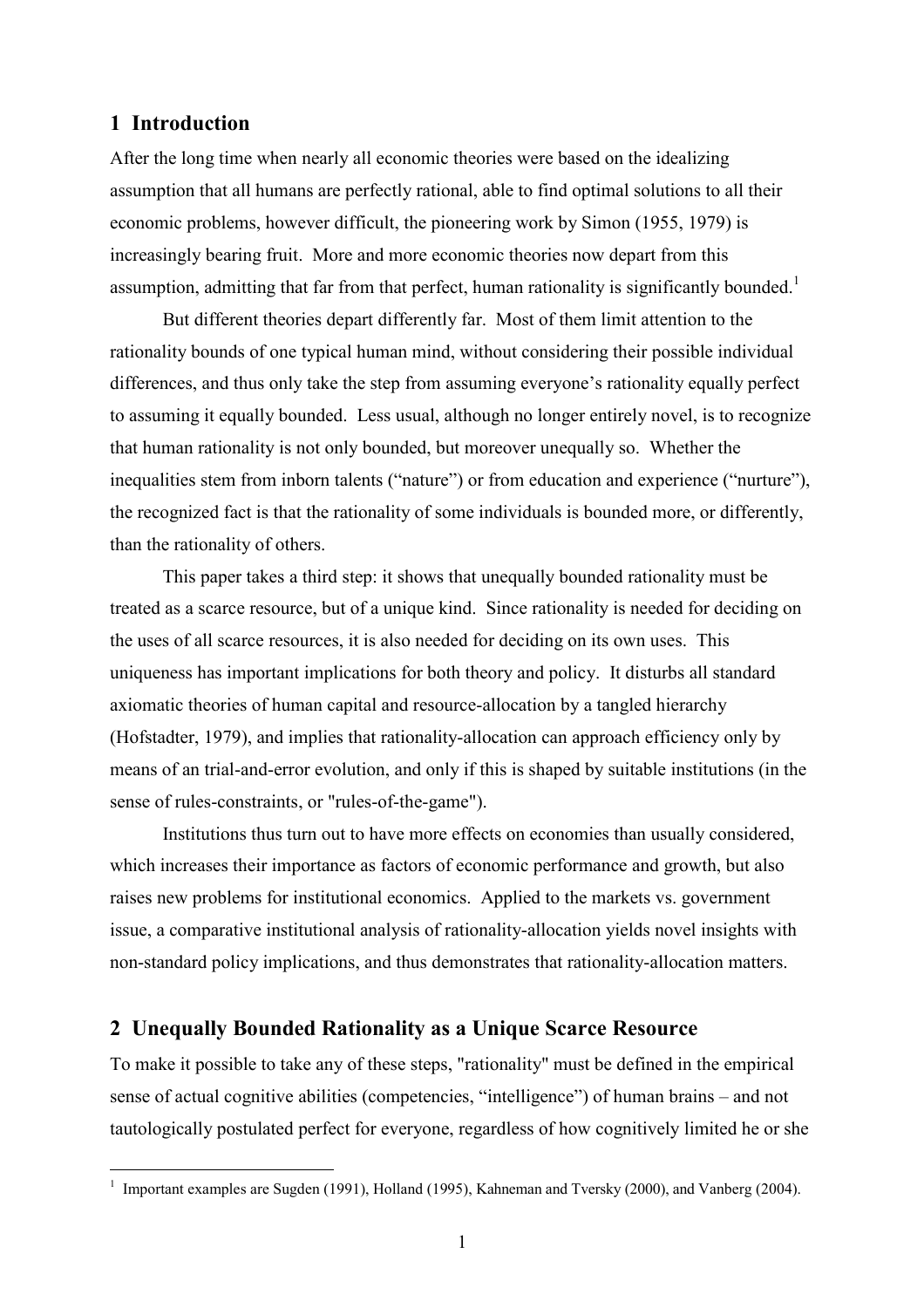might be. $^{2}$ 

DEFINITION 1. "Rationality" means the cognitive abilities of human brains for solving economic problems – that is, problems of how best to use given resources under given constraints for the pursuit of given objectives (preferences, objective function). It exists in different varieties, relevant to different kinds of economic problems  $-$  e.g., involving different types of resources, different time horizons, or different degrees of risk or uncertainty. A person's rationality is bounded if there are economic problems for which he/she is unable to find an optimal solution.<sup>3</sup> A person whose rationality relevant to a certain type of economic problems is less bounded than the rationality of another person will be said, for these problems, to be "more rational" and his/her rationality to be "higher."

What limits the uses of the tautological postulate is worth spelling out. To allow each person to be a perfectly rational optimizer, the trick is to include all of his/her cognitive limitations among the constraints of the optimizing (see, e.g., Boland, 1981). Everyone can then be said to be "perfectly rational" in the tautological sense of attaining a subjective optimum under these constrains, however severe they might be. But to do so may be reasonable only in one-person problems. When several individuals are involved  $-$  as is the case of all problems of resource-allocation in society – everyone can of course still be said to do his or her best, but this obscures the crucial fact that for the same objective function, the "best" of some individuals may be much better, or much worse, than the "best" of others.

A limitation of the present definition is that "rationality" means only a subset of the human cognitive abilities that may be said to belong to human rationality in a more general sense. But this subset is very special to economists. It is what most of their rationality debate has been about, and it is also perfection of at least a subset of these abilities that most of their theories need to assume. Note that this includes the theories of procedural rationality and rational irrationality: while they admit bounded rationality for certain economic problems, they assume perfect rationality for the highest-level problem of how best to use the bounded rationality at lower levels. In contrast, no such ultimate perfection is assumed here.

ASSUMPTION 1. Rationality of all varieties and all levels is both bounded and individually unequal.

Unequally bounded rationality raises the problem of its measuring. In principle, it

 $\frac{2}{3}$  The two wavs of defining rationality correspond to Vanberg's (2004) distinction between refutable rationality hypotheses and the non-refutable rationality principle.

As bounded rationality is sometimes confused with imperfect information about the state of the world, note that the two are here sharply distinguished: rationality only means the personal cognitive abilities to find, understand and use such information, but not the information itself. It is in the exploiting of the same imperfect information that some of the most important rationality differences often come to light.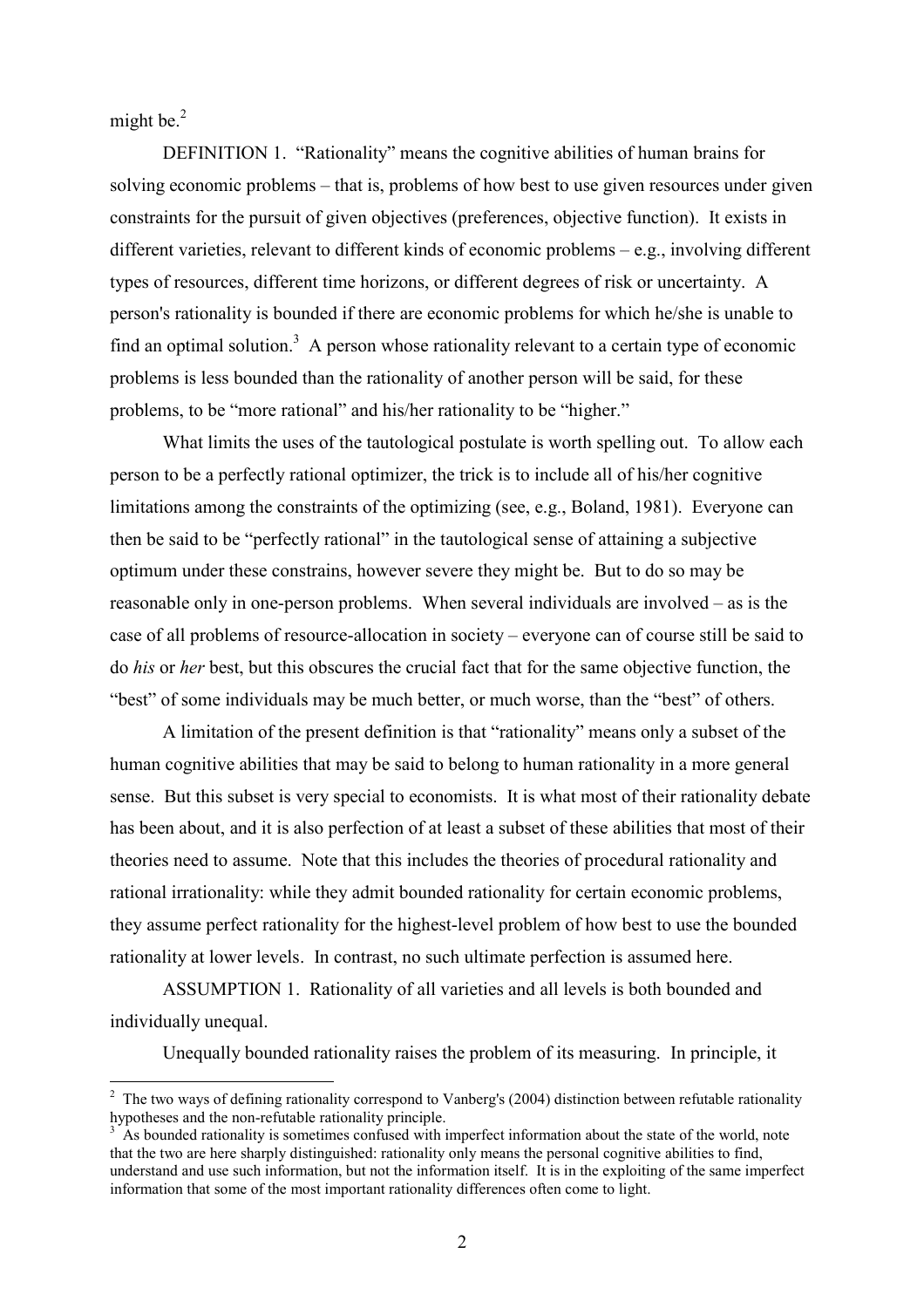could be measured by marking, in the entire set of the differently difficult problems that the agents of an economy might encounter, the subset of the sufficiently easy ones for which a given individual is able to find an optimal solution; or by estimating, for different problems of the entire set, the relative losses caused by the errors that the individual would likely commit if assigned to the task of solving them.

In practice, however, its measuring is limited to artificial experiments, intelligence tests, and problems in economic textbooks, which cannot yield more that rough and often not sufficiently relevant indications. For many real-world economic problems, especially the most complex ones, the relevant rationality cannot be objectively measured at all. It can only be subjectively estimated, with the risk of committing more or less large errors, on which, in a first approximation, it is reasonable to assume the following.

ASSUMPTION 2: The errors with which an individual's rationality is estimated depend on the rationality of the estimating individual: the more bounded this rationality, the larger the errors will likely be.

Importantly, this also includes the cases when individuals estimate their own rationality: those suffering from severe rationality bounds are likely to commit large errors also in such estimations, as they are typically unaware of how severe these bounds really are.<sup>4</sup>

It is sometimes important to consider that rationality can be improved by learning. Then, however, it is also important to consider that all learning requires pre-existing learning abilities, which limit what their owner can possibly learn in the most ideal learning environments. Note that this requirement is also valid for all meta-learning – the learning to learn – which requires corresponding meta-learning abilities. A simple recursive reasoning suffices to infer that all learning, regardless of the number of its meta-levels, must unfold from, and be ultimately limited by, some inborn learning abilities – commonly called "talents" - which must also be included among the cognitive abilities that may, and usually also do, differ across individuals. All this can be taken into account by splitting the rationality of each individual into *actual rationality*, which may vary over time by learning, and *talents*, determining the *potential rationality* that the individual could possibly attain in an ideal learning environment, which may be considered constant.<sup>5</sup>

 $4\,$  In addition to casual observations of (and frequent irritation with) such individuals during personal encounters. their existence is now solidly documented in experimental psychology by Kruger and Dunning (1999), in their wittily titled article "Unskilled and unaware of it: how difficulties in recognizing one's own incompetence lead to inflated self-assessment." This evidence devalues all the standard models of allocation of abilities, including talents, that stand and fall with the assumption that all agents perfectly know the abilities of themselves.

 $5$  A deeper study of human cognitive abilities would moreover have to consider that learning is a path-dependent process during which some of the initially given talents may be neglected and lost, or even purposefully blocked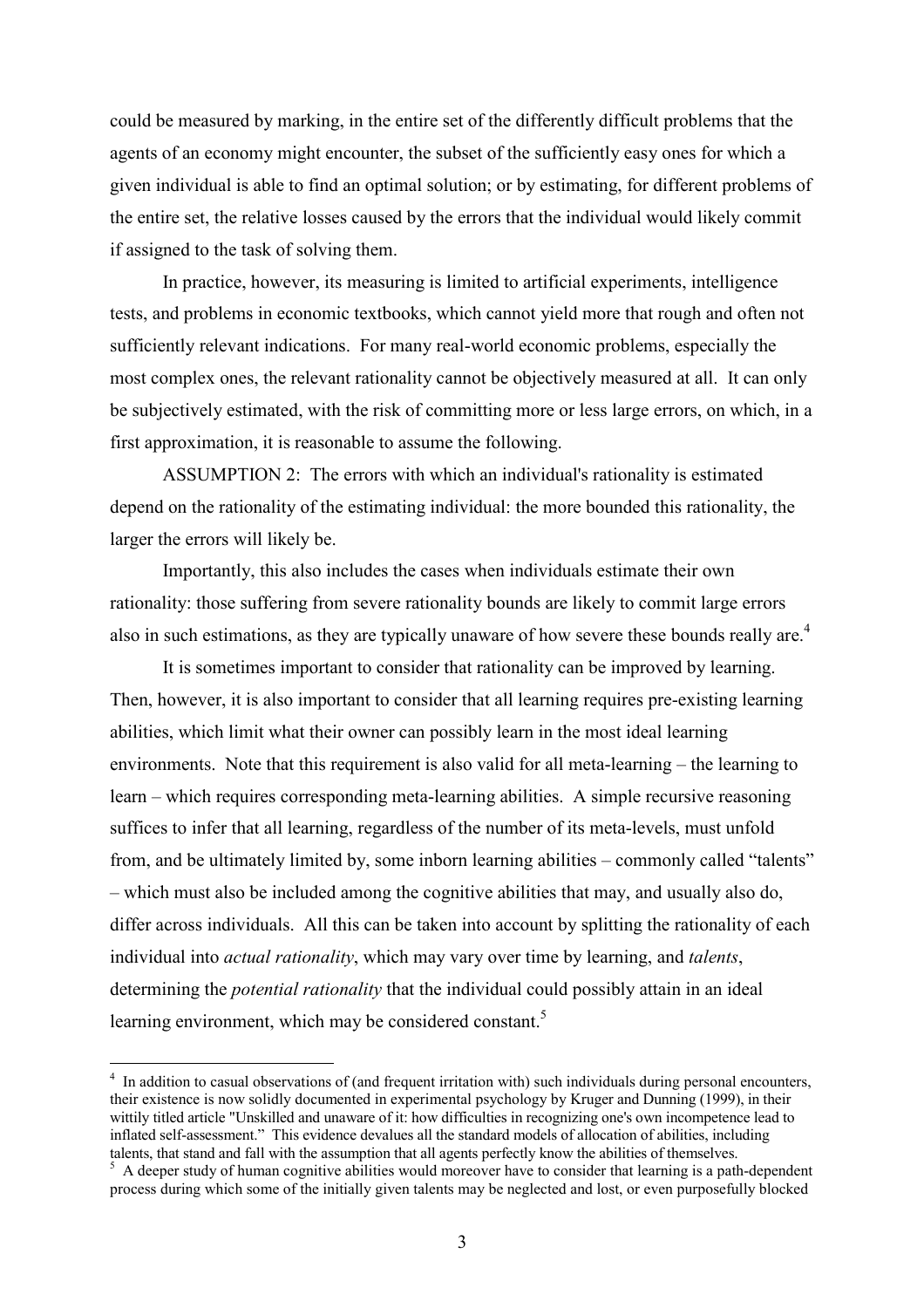As the present argument will often omit to take the possibilities of rationality-learning into account, it is important to realize that this omission does not weaken any of its basic assumptions. Because of individual differences in talents, also rationality-learning remains ultimately bounded with different bounds for different individuals.<sup>6</sup> When talents are more important than actual rationality, the rationality endowments of individuals are even more difficult to estimate: recognizing talents requires indeed talents.

The presently taken third step of the departure from the perfect rationality assumption can now be clarified and justified. Unequally bounded rationality is a scarce resource because individuals possess it in different quantities and qualities, and both their personal achievements and the performance of the entire economy depend on its uses. This scarce resource is unique because it is needed for estimating its own states and for taking decisions on its own allocation and uses.

## 3 The Inescapable Incompleteness of Axiomatic Economics

Admitting rationality among scarce resources subverts all economic theories built as formal axiomatic systems, and thus also destroys what appears to be the dream of many mathematical economists: completely to master all the theoretically interesting and practically important problems of real-world economies by means of logically provable theorems derived from a limited set of axioms (postulates, assumptions). The reason is that the uniqueness of this resource causes in all such theories what Hofstadter (1979) calls "tangled hierarchy": a metamathematical difficulty related to the Gödel Theorem, which proves that no axiom-based theory can be both consistent and complete. While I have not yet found how to relate the uniqueness to the theorem formally, the intuition appears clear: axiomatic economics cannot be complete in the sense that it can consistently deal with *nearly* all kinds of scarcities, but  $$ and this is its Gödelian blind spot – not with that of rationality, or, at least, as noted about the theories of procedural rationality and rational irrationality, with its highest level.

One illustration is human capital theory. In the standard classification of scarce resources, unequally bounded rationality is undoubtedly a kind of human capital. Like all the usual kinds, it is tied to individuals, who cannot obtain it by direct communication, but can

 $-e.g.,$  by ideological or religious conditioning ("brain-washing"). This would make it necessary further to distinguish the constant inborn talents from the actual state of learning abilities, which vary over time in function of the entire series of past inputs by which the inborn talents have been developed, or neglected, or blocked.  $6\,$  Note that contrary to the wishful popular belief, learning is thus no reliable way of decreasing cognitive inequalities. Because of individual differences in talents, it may on the contrary increase them. The only way to decrease them is hindering the more talented individuals from learning more than the less talented ones, which would cause (and in some countries apparently has caused) enormous social losses.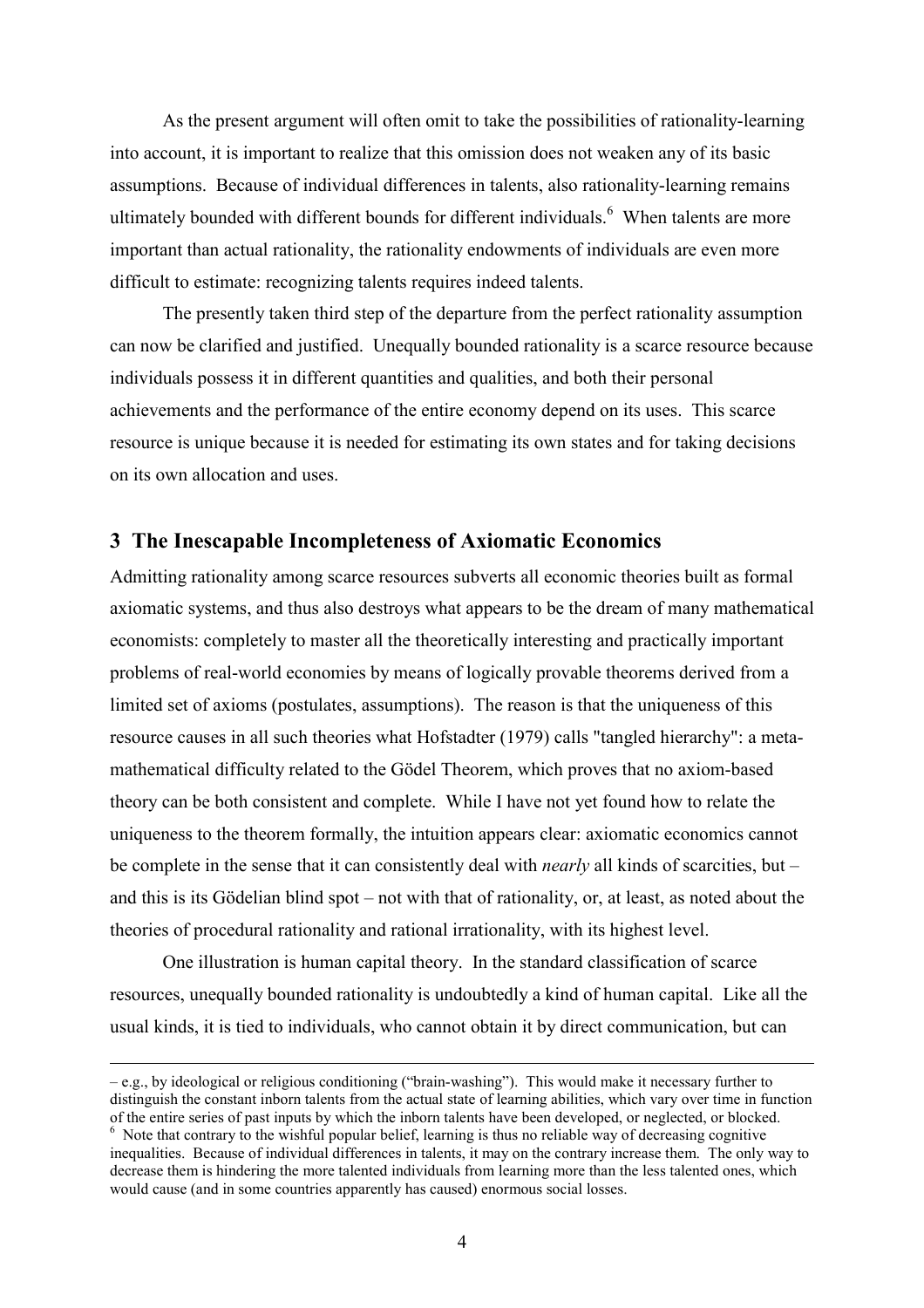only improve it by own learning from costly education and experience. This makes is legitimate to ask about it the key question of the theory: How much to invest in its learning?

It is only as long as the theory is incomplete by admitting the scarcity of *nearly* all kinds of human capital, but not that of rationality, that it can be consistent. All individuals can be assumed to use their abundant rationality for making optimal investment decisions in improvements of their currently imperfect human capital, given all the relevant costs and benefits of such investments over time. But attempts to make the theory complete by also admitting scarcity of rationality destroy its consistency: rationality is the kind of human capital that is needed for all investment decisions, including those on investing in human capital. The tangled hierarchy is easy to see: a little-rational investor who wants to optimize her *present* investment in improving her rationality may need much of the improved rationality that she is only considering to acquire in the future – for instance, by paying for studies of human capital theory.

But note that regarding rationality as a kind of human capital is nevertheless instructive. This makes it clear that in spite of its uniqueness in economics, it is only one among many kinds of human abilities and talents, with which individuals may be differently endowed. Moreover, as often appears to be the case, the different kinds may be far from correlated – for instance, highly talented sportsmen rarely appear to be highly talented musicians and both rarely appear to be highly talented (rational) investors. To see that the talent for becoming a highly rational economic agent is only one among many other human talents is useful for not overestimating its value. On the other hand, however, economic analysis of the allocation of talents, not to be misleading, cannot ignore how unique this talent is: it is needed for recognizing the value of  $all$  talents (including itself), investing in their development, and putting them to social uses.<sup>7</sup>

For present puposes, however, the most important is the case of axiomatic resourceallocation theories. Admitting rationality among scarce resources destroys there the conceptual barrier between the sphere of agents and the sphere of resources. To be consistent, these theories need to assume that the agents keep their initially given positions, use their assumedly abundant rationality for conducting economic calculus, and take decisions on the allocation of the resources, which then move around and are allocated to different uses

<sup>&</sup>lt;sup>7</sup> Note that this puts in doubt all the standard models of allocation of talents, in which this special position of talents for economic decision-making is not recognized. An example is their prototype in Murphy, Shleifer and Vishny (1991) with the remarkable conclusion that using talents in engineering is more productive than using them in investment speculation. This conclusion misses the crucial point that engineers must know which of their many technically feasible projects are also economically sound, and that speculation on financial markets is an essential ingredient of what will be shown below to be the best feasible ways of finding this out.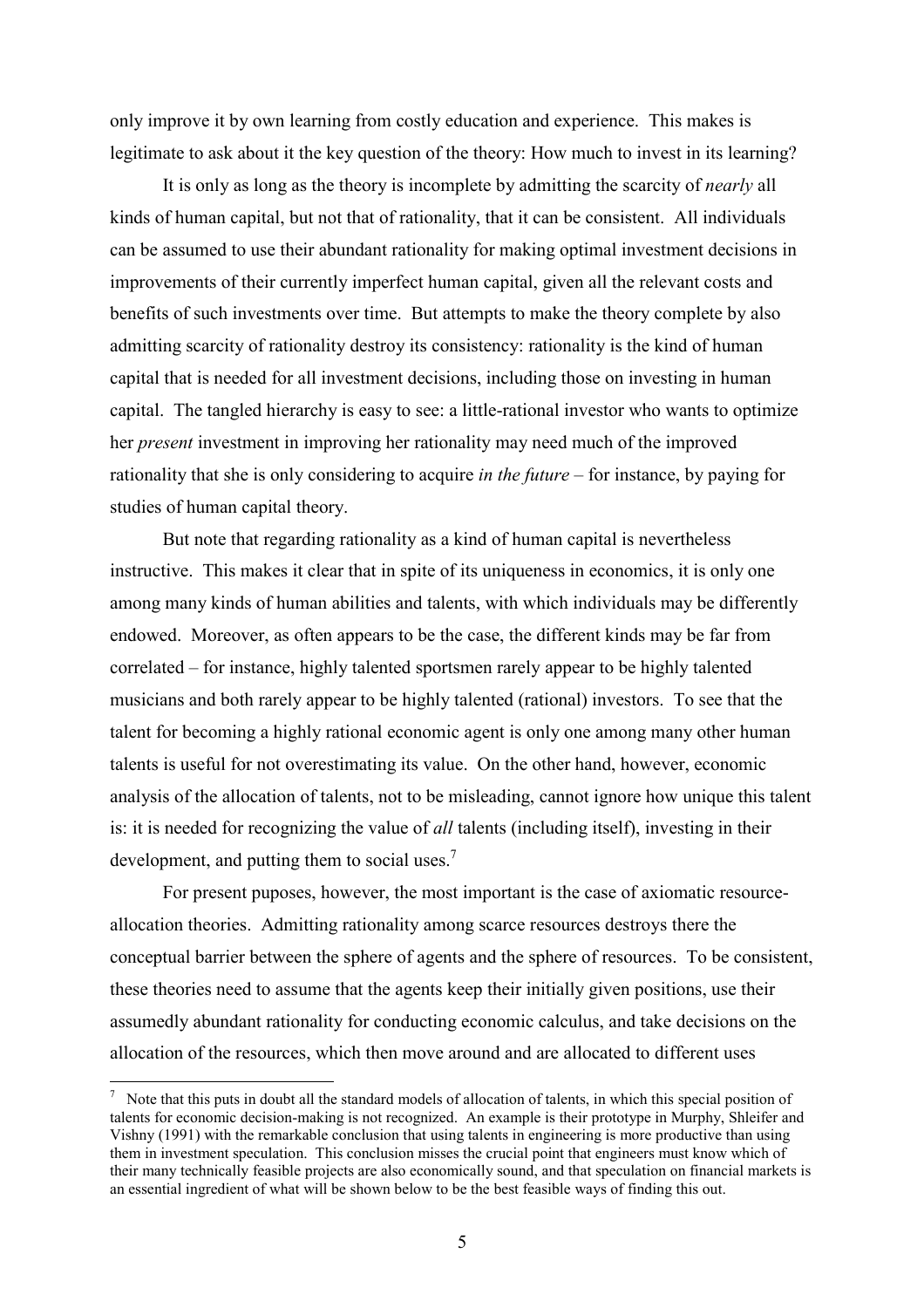according to these decisions. Intuitively, one may think of the barrier between the players of a game of cards and the cards.

The theories need this barrier to proceed in a consistent way from the agents' decisions to the allocation of resources. When this barrier is destroyed, rationality spreads into the sphere of scarce resources, where its differently bounded individual endowments pose the problem of their allocation to efficient uses, while scarcity spreads into the sphere of agents, as agents endowed with differently bounded rationality are differently scarce. Instead of keeping their positions, they may have to move to different uses, much like any other scarce resource. The game-of-cards comparison makes the tangled hierarchy particularly clear: this forces the players to became themselves cards of different values, and to include themselves among the cards with which they play.

This substantially increases the number of the unknowns that resource-allocation must determine. On top of the usual allocations of given resources to given investors and given producers through a given structure of markets and hierarchies, it must now also determine how this structure with all its individual jobs will be formed, and how the design of the jobs and the rationality of the individuals assigned to them will mutually be adjusted.

To be efficient, resource-allocation must therefore meet many more conditions. They include avoiding two opposite inefficiencies: assigning some highly rational individuals to too easy jobs, and thus wasting their scarce high rationality; and selecting insufficiently rational individuals for too difficult jobs – or, in Heiner's  $(1983)$  words, creating "competencedifficulty gaps" – and thus wasting resources because of the costly errors that these individuals are bound to commit.

Why the standard theories of mechanism-design and job-assignment cannot help is that each addresses only one half of the job-designing-and-assigning problem, while wishfully assuming an efficient solution of the other half together with the presence of at least one perfectly rational top agent. The job-assignment theories admit that the agents to be assigned to jobs are of different abilities, which may indeed include differently bounded rationality, but assume that the jobs have already been optimally designed and that there is at least one perfectly rational job-assigner. The mechanism-design theories are even more simplified, as they assume perfect rationality of everyone. In addition to a perfectly rational mechanismdesigner, able to design an optimal network of jobs for all agents, they also assume all these agents to be perfectly rational, as no constraint on how difficult their jobs might be is taken into account. The tangled hierarchy that mars all attempts to put both job-designing and jobassigning into one consistent axiomatic theory is that the very jobs of job-designing and job-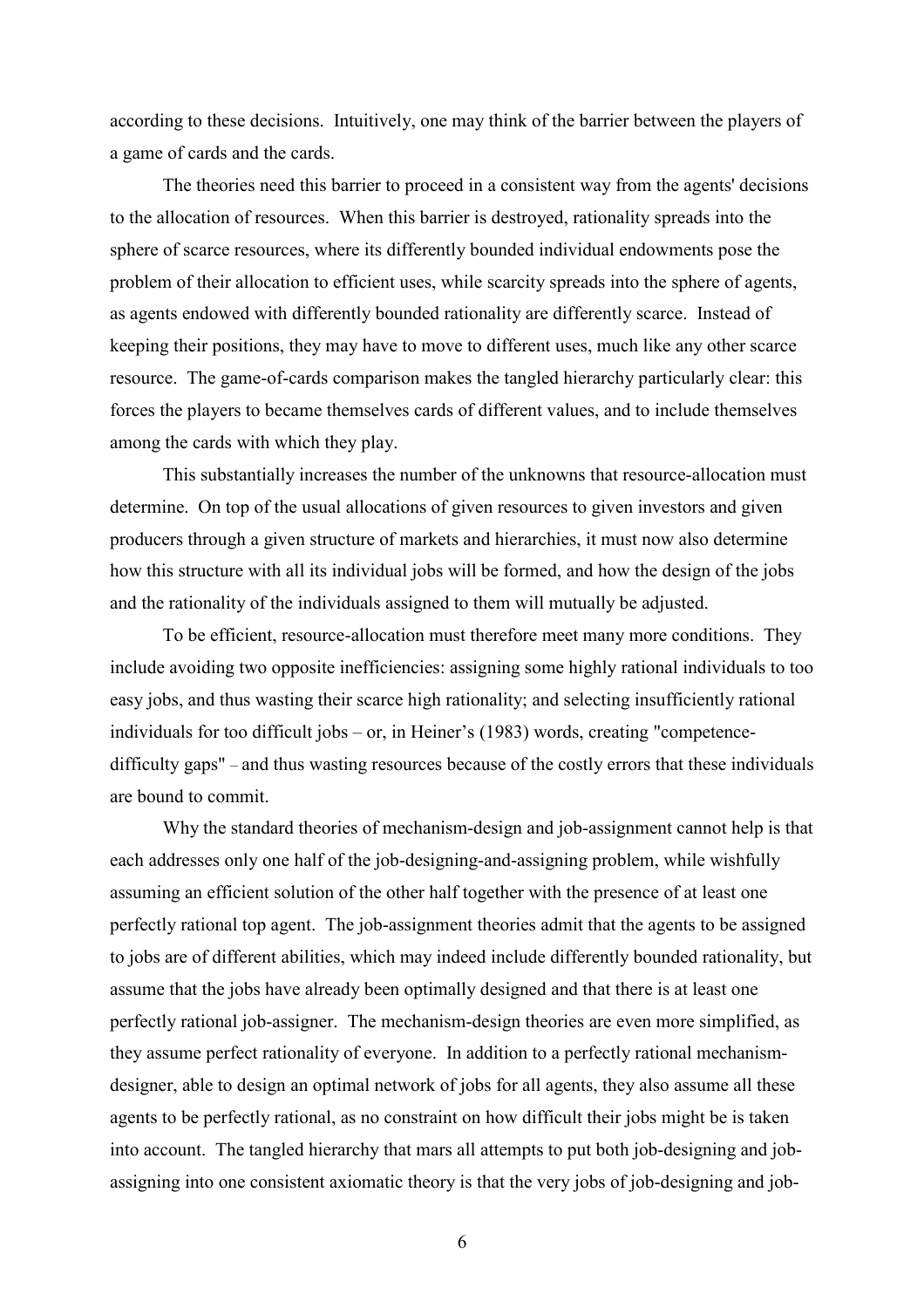assigning must also be included among the jobs to be designed by, and assigned to, differently rational individuals.

An additional difficulty appears in the dynamics of the possible ways towards efficiency: unequally rational individuals generate less thrust for moving from less efficient to more efficient allocations than the perfectly rational agents of standard theory, who always see and exploit all opportunities for efficiency-increasing transactions. In some inefficient rationality allocations the thrust may be zero, so that the inefficiency is perpetuated, or even negative, so that it will grow. This can happen if the rationality relevant to obtaining top jobs is not closely correlated with the one relevant to functioning in them. Individuals of low relevant rationality can then gain and retain key jobs from which they can keep misallocating the higher rationality of other agents.<sup>8</sup>

But even in the best case, rationality-allocation cannot be expected to move towards an efficient state straightforwardly. As it is made of steps taken by more or less boundedly rational individuals, many of these steps may be efficiency-decreasing errors that need to be discovered and corrected, while the possibly much fewer efficiency-increasing steps need to be recognized and selected. In other words, efficiency of rationality-allocation cannot be approached in any other way than by a time-consuming trial-and-error evolutionary process.

The multitude of ways that this process might possibly take raises the problem of its control: how to guide (shape) it, to make it take the one that would relatively best approach efficiency, or at least keep safely far from the worst inefficiencies? The difficulty is that standard control theory, which solves control problems by assuming a specific controlling agent and determining his optimal conduct is also of little use. Namely, it cannot be known in advance which of the economy's agents, if any, would be so highly rational as to be able to control this process reasonably well, let alone optimally. This leaves only one possibility: if the control cannot be entrusted to any a priori chosen person(s), its tools must be sought among impersonal institutions in the modern sense of rules-constraints ("rules of the game").

# 4 New Tasks for New Institutional Economics

"Institutions" defined as humanly devised constraints ("rules of the game") that shape human interactions, consisting of formal laws and informal social norms – and sharply distinguished

<sup>&</sup>lt;sup>8</sup> Many insiders of the late socialist economies agree that that such rationality misallocations were a major reason why these economies had to collapse. For an excellent satirical description of a similar situation in a large private firm, see, in the classical book by Parkinson (1956), the chapter on "Injelitis" – an organizational disease caused by a combination of incompetence and jealousy that gets hold of the top management. But, as found below, similar situations are both more likely to occur and longer to last in government organizations.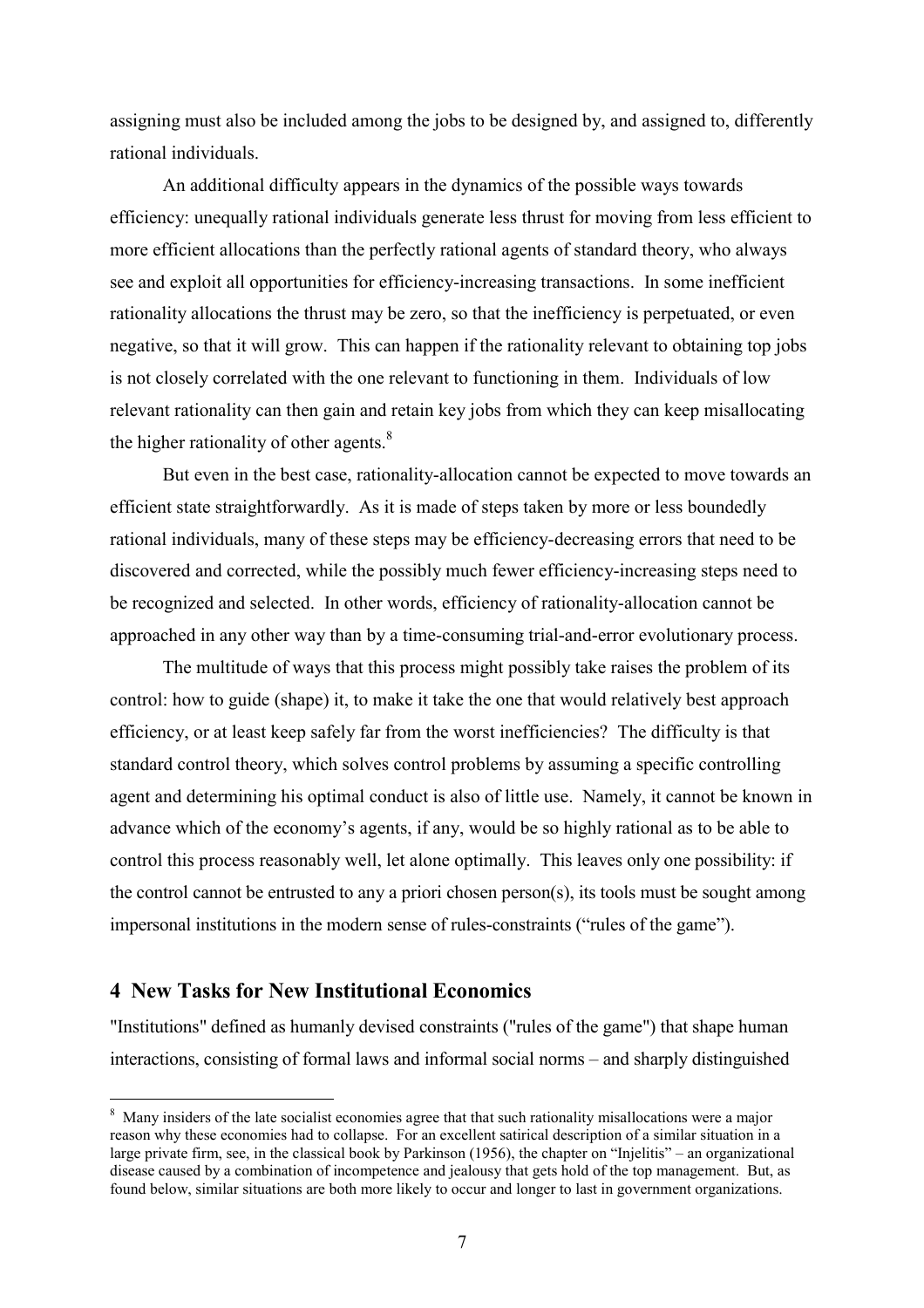from "organizations" as sets of individuals playing the game – have been in the center of new institutional economics following North (1990). In its actual state, however, this economics is not well prepared to deal with problems of rationality-allocation. In most of it, rationality is assumed equally perfect or equally bounded, both of which leave these problems aside.<sup>9</sup> Moreover, most of its attention has been limited to the impact of institutions on incentives, in particular transaction costs. These effects are undoubtedly important, as incentives strongly influence all economic processes, including rationality-allocation. But institutions also have many other, more specific effects on this allocation, which also need to be studied.

To identify these effects, it appears fruitful to split the inevitably trial-and-error rationality-allocation into the two basic types of steps: (A) generation of imperfectly informed, and therefore possibly erroneous (inefficient) "trials"; and (B) elimination of the committed "errors." The trials mean tentative designs of differently difficult jobs and their tentative assignments to differently rational individuals – including, as noted, the jobs of jobdesigning and job-assigning themselves. The errors mean those of the actually made trials that decrease efficiency in one of the two above-mentioned ways, and thus cause actual and/or opportunity losses  $-$  in contrast to the gains of efficiency-increasing successes.

A problem is that many individual trials are taking place within organizations – such as firms and government agencies – on which the economy's institutions may only have indirect effects. The trials-and-errors of rationality-allocation therefore need to be decomposed into at least two levels – inter-organization and intra-organization – with three key points to note.

(1) The performance of each organization strongly depends on its internal rationalityallocation, in which key roles are played by the rationality of certain top members – such as entrepreneurs, managers, and investors.

(2) The direct effects of the economy's institutions on the inter-organization level  $$ e.g., through competition and bankruptcy laws – imply more or less hard constraints on the intra-organization level: the softer these constraints, the more inefficient the internal rationality-allocation within organizations may become.

(3) Some of the economy's institutions may moreover constrain the permissible variety of internal institutions of organizations – for instance, a corporate law may constrain the

 $\degree$  North (2005) and Eggertsson (2005) are important recent examples of institutional analysis where limitations of human cognition are considered. But these are only the limitations of different *political* actors on whom the form of institutions depend, and who are admitted to have mistaken mental models of what effects different institutions really have. These limitations are then seen to be a major reason why institutions may evolve towards, or remain blocked in, imperfect states. This leaves aside the rationality limitations of different economic actors, and the question of how different institutions are able to cope with the economic problems raised by *these* limitations. Yet the mistaken mental models cannot be corrected without this answer.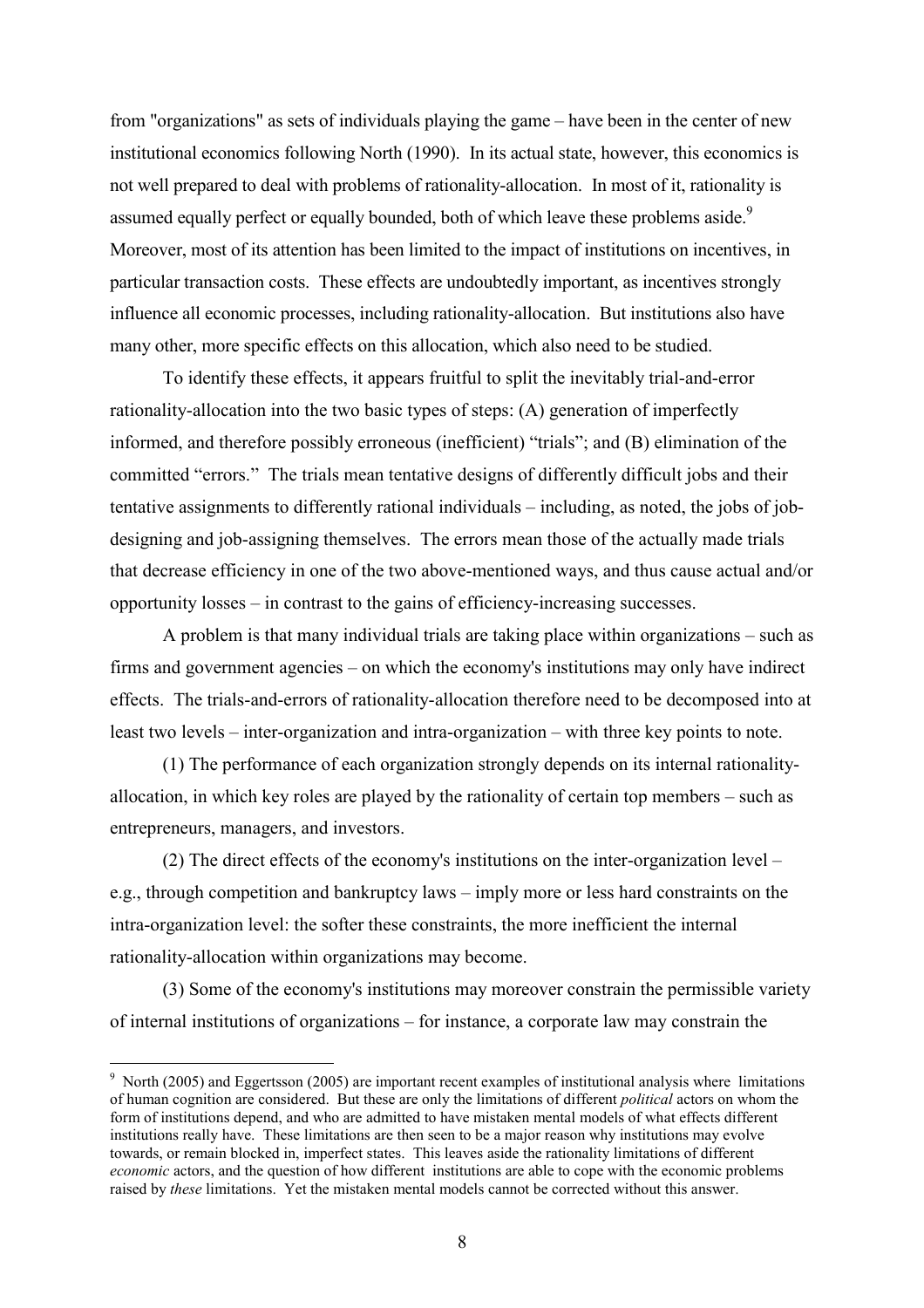permissible variety of forms of corporate governance – and thus influence the internal rationality-allocation more directly.

How institutions shape the inter-organization rationality-allocation can roughly be described as follows. By effects A, they shape the generation of trials by more or less allowing or forbidding, and more or less encouraging or discouraging, the forming and developing of firms and other organizations. The institutions that do so include forms of property rights, entry regulations, tax law, and labor law. By effects B, they shape the elimination of errors by more or less rapidly and more or less sharply forcing underperforming (absolutely or relatively inefficient) organizations to reorganize or dissolve. The institutions that do so include competition law, bankruptcy law, and the formal and informal constraints on government possibilities to subsidize such organizations. But these examples are far from exhaustive; most institutions, both formal and informal, have more or less strong effects on both A and B.

A small but interesting increase of the powers of comparative institutional analysis immediately follows. Some important, but previously little noted merits and demerits of alternative institutions can be disclosed by simply comparing them for effects A, the variety of the trials that they allow and encourage to be generated, and for effects B, the precision and the speed with which they force the errors committed to be eliminated. As it is advantageous not to miss highly successful trials, some of which may be very rare, nor to leave wasteful errors uncorrected for a long time, it is possible to conclude, subject to certain qualifications, that institutions X are superior to institutions Y if they allow and encourage a greater variety of trials and enforce a sharper and faster elimination of errors.<sup>10</sup>

The problem of individual rationality-allocation can be brought in by considering that both the generation of trials and the elimination errors are run by specific individuals in specific jobs, of which some are much more important than others – such as those of innovators, entrepreneurs and investors. While the availability of relevant information is always limited, so that many trials can never avoid to be errors, the trials have more chance to succeed, and the relatively fewer errors have more chance to be rapidly discovered and eliminated, if the most important jobs are assigned to individuals with higher relevant rationality rather than lower. Namely, such individuals are better at discovering and using

 $10$  Applications of this simple analysis are in Pelikan (1988, 1992). They proved to be more informative about the weaknesses of different forms of socialism and the then widely admired Japanese industrial policies than the more complex mathematical models of that time, which were on the contrary proving that both could be optimal. That a simple analysis may be more informative than an artificially complex one is also illustrated by the findings of the strong correlation between growth and economic freedom, surveyed in Berggren (2003), which compares institutions only for a subset of effects A.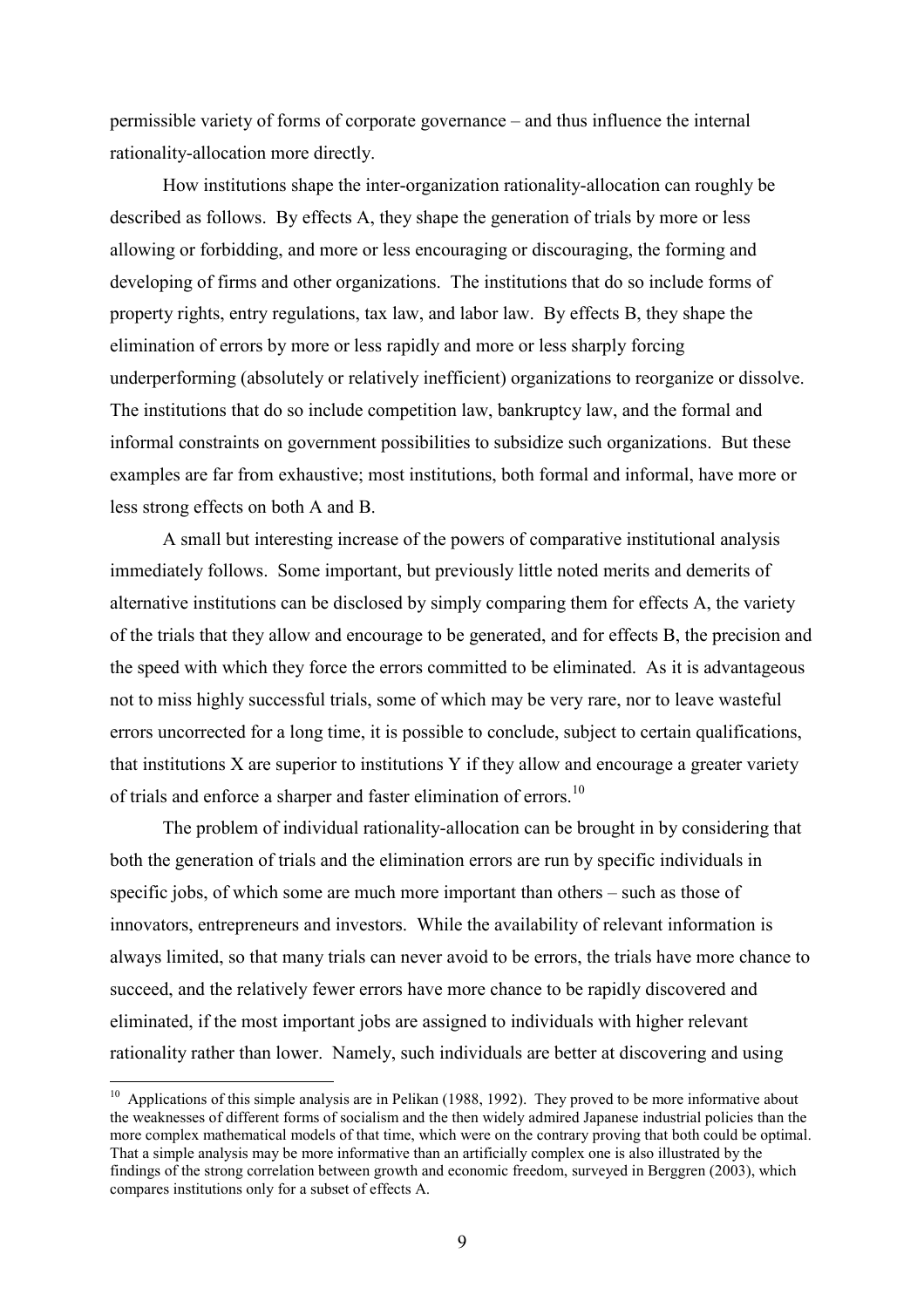whatever limited information might be available. But, as even they may overestimate themselves, another important question about effects B is: how reliably can different institutions prevent lasting competence-difficulty gaps, in which such individuals let the complexity of their jobs exceed even their high rationality?

All this makes it clear that institutional economics is indeed *the* economics for handling the tangled hierarchy of rationality-allocation. But it also clearly appears that, to be up to this task, this economics must substantially extend its research agenda, to comprehend all the effects that different institutions may have on the trial-and-error selection processes of this allocation, both among and within organizations.

This, of course, is a tall order. Much time and effort will be needed before all these effects can be comprehensively identified and properly analyzed. What this paper may offer is only a rough indication of how to proceed, and a rough illustration of what outcomes such analysis may be expected to yield. This will be done by using a very elementary and far from comprehensive form of such an analysis to address a long-standing, still controversial issue.

#### 5 Rationality-Allocation by Markets and by Government

There are several reasons why the markets vs. government issue is still controversial. Some are due to differences in ideologies, values, and even emotions; many people, including economists, appear to have much stronger feelings for one of the protagonists than for the other. But mistaken mental models and false beliefs about the true effects of both still also abound. While economic analysis has learnt much from its old failures to foresee even such major events as the collapse of European socialist economies and the deep structural crisis of Japanese economy, and has extensively compared markets and government for many of their aspects, it still leaves several questions of this comparison without answers  $-$  or can give them contradictory answers, depending on the initial assumption that it often too generously allows each analyst to choose.

Considering that all the so far analyzed aspects may be classified into "incentives," "information," and "knowledge," the present contribution can be described as adding "rationality." The question then is: what more can be learnt about the two protagonists by comparing their ways of allocating this unique scarce resource?

Much of this comparison must be divided into two branches: one for the economy's production side and one for its final consumption side. Namely, the two substantially differ in two respects: in the constraints under which they may allow rationality-allocation to work,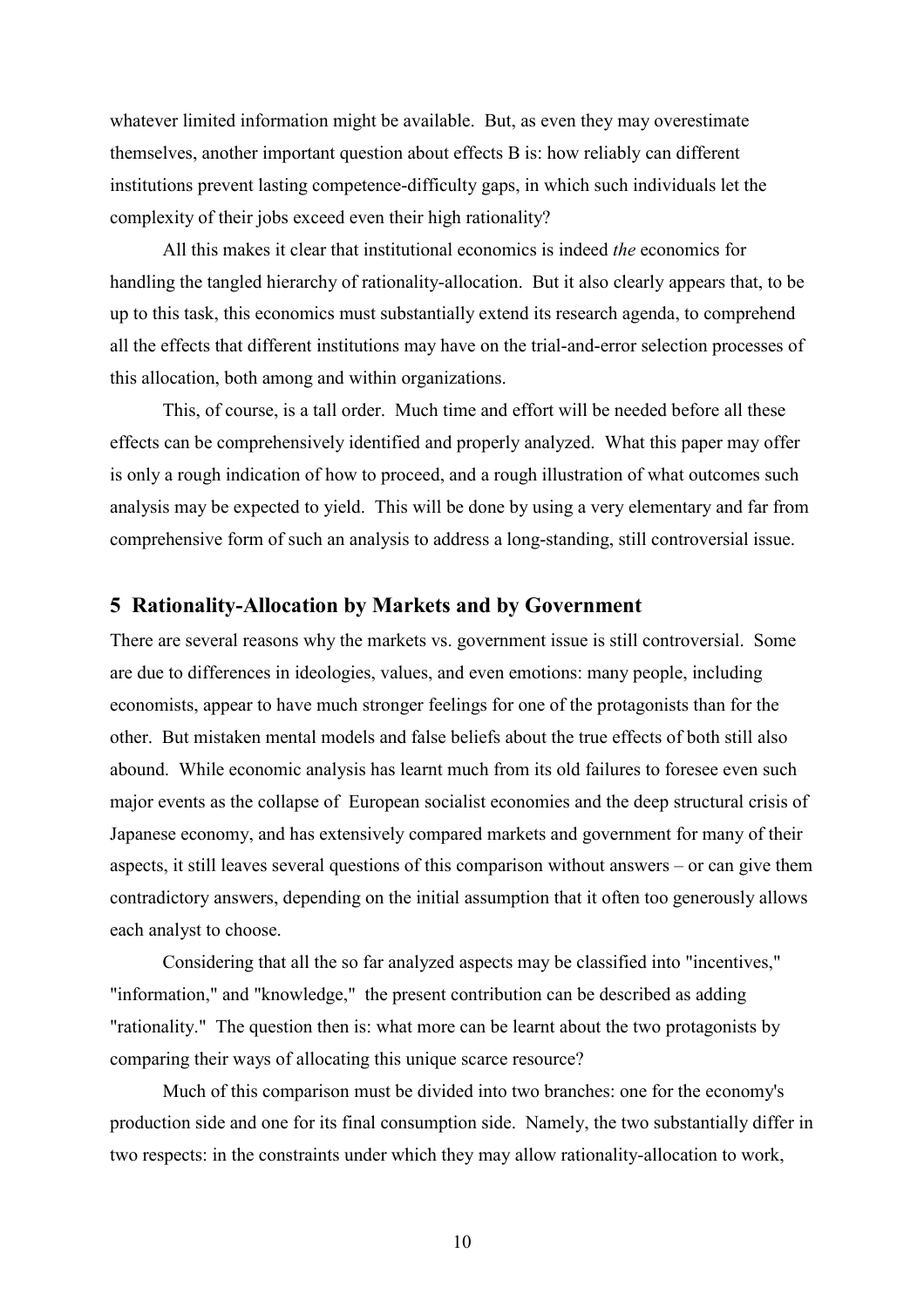and in their dependence on value judgments.

Assuming a minimum of humaneness, the final consumption side constrains rationality-allocation by requiring that all individuals, regardless of their rationality differences, remain final consumers. This excludes the full-fledged Darwinian selection by which little-rational individuals would purposefully be starved to death. Changes in rationality-allocation must therefore be limited to individual learning by the differently rational consumers, helped by the information that they have the right to receive and/or search for, under the constraints of their unequal learning talents (potential rationality).

On the production side, in contrast, rationality-allocation can work much more freely: a great variety of differently difficult jobs can be there designed and redesigned or abolished, including the births and deaths of entire firms, and the differently rational individuals can be promoted to, or demoted from, all of them, without having to die.

Concerning value judgments, the crucial difference is that virtually all of them can be concentrated on the final consumption side, and thus make the comparison on the production side largely value-free. All that needs to be done is to make the formulation of the final demand *complete*, putting there all that the final consumers might individually and collectively demand from production – including demands for job creation, working conditions, and nature protection. The rationality-allocation within the production sector then has the value-free task of most efficiently (least wastefully) using the scarce rationality  $a$  available – which includes avoiding the two above-mentioned types of inefficiencies – for meeting such a complete final demand, whatever this might be.

For the present elementary analysis, the institutional alternatives compared must be highly stylized – although, as considered below, they are more relevant to real-word economies are than may seem to be.

DEFINITION 2. The market alternatives are "primitive capitalism" (PC) and "financial capitalism" (FC) on the production side, and "individual consumption choices" (ICC) on the final consumption side. The government alternative is "democratic government" (DG) on both sides.

With the exception of ICC, under which everyone remains a final consumer, each alternative implies a subset of key jobs to which it will be possible to limit attention. How rationality is allocated to them will imply all that is necessary to know, for an unbiased comparison of the alternatives, about its allocation over the entire production side. It is indeed an advantage of comparative analysis that it may not be very precise about the absolute performance of each alternative: much imprecision may be tolerated as long as the relative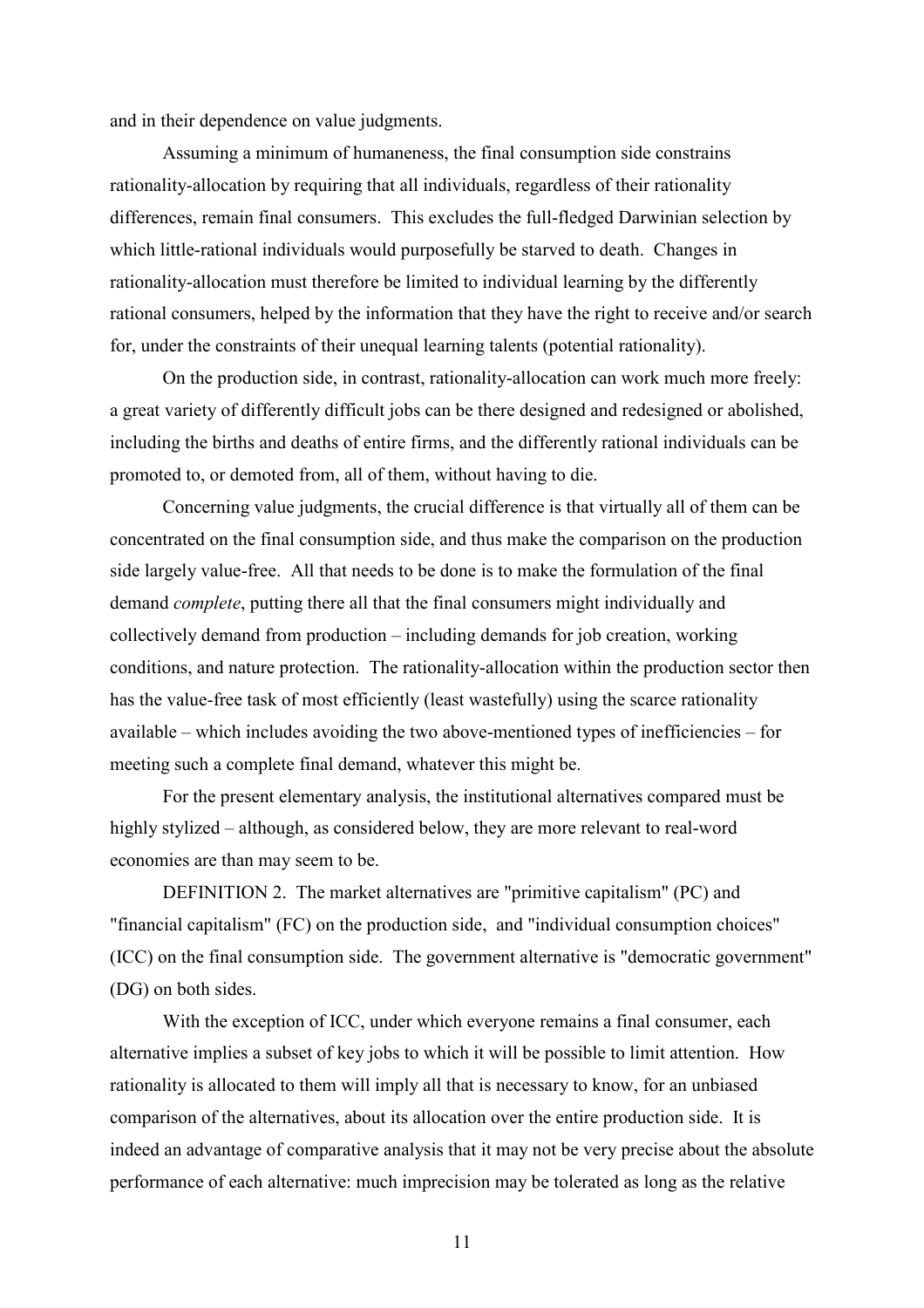ranking of the alternatives remains unbiased.

DEFINITION 3. On the production side, the key jobs are always "entrepreneurs" and "investors." The former are defined as more or less rational bearers of projects which they try to realize by forming or reforming enterprises, where they start to design and assign other jobs (including, and possibly also stopping with, their own jobs). This sets the directions in which the intra-organization rationality-allocation will unfold. The investors are defined as more or less rational guardians of available capital, who decide on its allocation to specific entrepreneurs, and thus assign, and constrain the design of, the entrepreneurial jobs.

The alternatives differ as follows. PC requires the entrepreneurs to be their own investors, and makes their capital directly depend on the performance of their enterprises on product markets. FC makes it possible to separate the two jobs by allowing the entrepreneurs to compete for capital on financial markets, and the investors to select among the competing entrepreneurs those whom they entrust with their capital. It is still possible, but no longer necessary, that the same individual is assigned to both these jobs, thus acting as an investor who allocates a more or less large part of her capital to herself as an entrepreneur. The capital of the entrepreneurs depends both on their performance on product markets and on the decisions of their investors. The capital of the investors will grow or decrease in function of the performance of the entrepreneurs they have selected. Under both PC and FC, the investors are also the actual owners of the capital.

Under DG, the capital is owned collectively by all citizens, and the government investors are only its democratically elected more or less rational guardians. But much like their private counterparts, they decide on its allocation to government entrepreneurs, who are again more or less rational bearers of projects that they try to realize by creating government enterprises, where they start designing and assigning other jobs. Here, however, the term "government enterprises" must understood more broadly, including not only production firms, but also all the government bureaucracies that influence, in more or less rational ways, the output of the production side. Even such bureaucracies are seen to have their entrepreneurs and investors: the former are the politically selected top bureaucrats who started to organize them according to certain political projects, and the latter are the democratically elected politicians deciding on their budgets. While the output of government enterprises may or may not be exposed to market competition, the main feature of DG is to keep their capital, and therefore also all their gains and losses, collectively owned by all the citizens.

What makes these stylized alternatives relevant to the real world – although none of them is anywhere used in a pure form  $-$  is that the production sides of all economies can be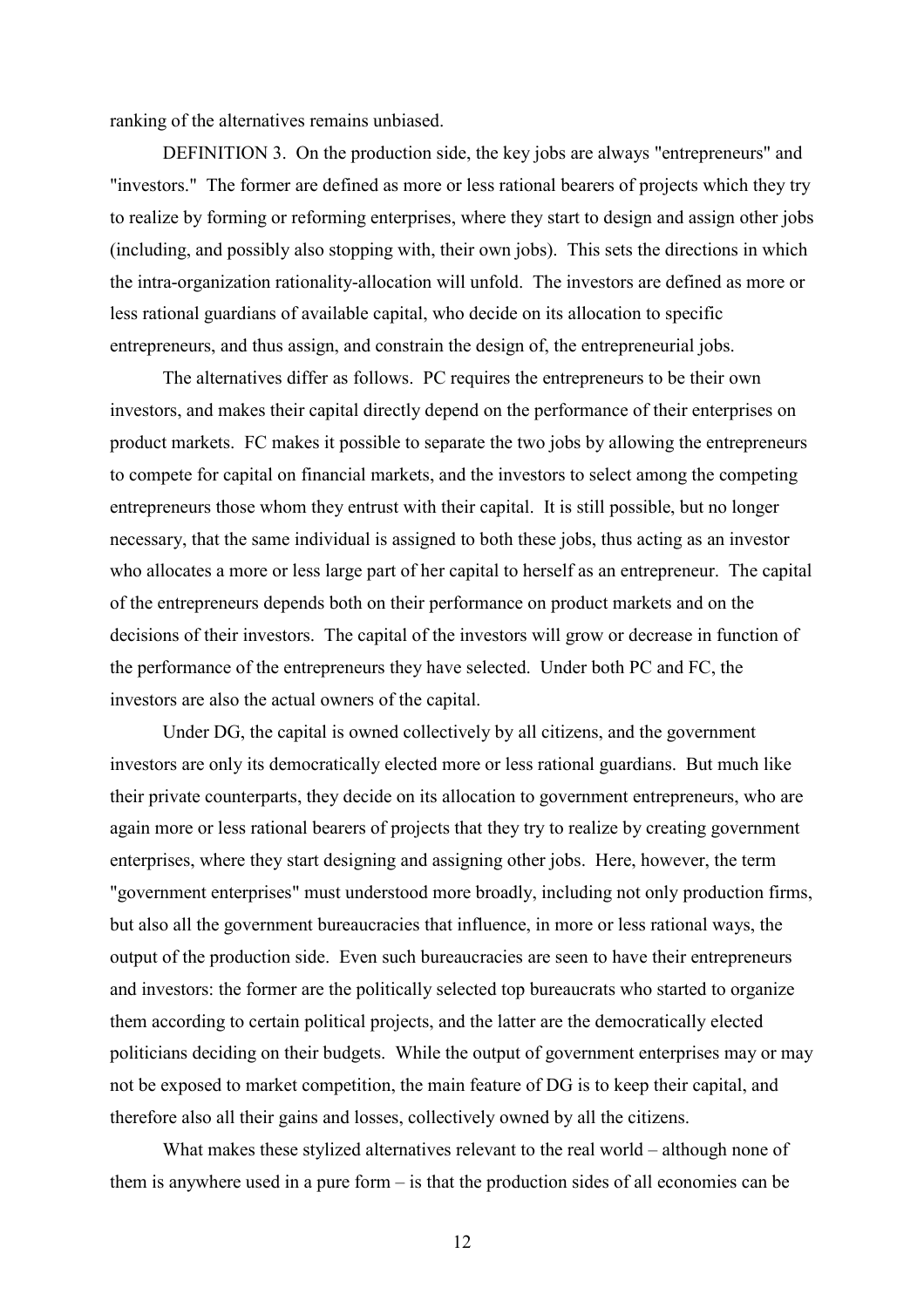seen to combine, in different proportions, all three of them. PC, FC, and DG usually have more or less large sectors of their own, where rationality-allocation is shaped by their respective institutions. Their comparison may therefore usefully indicate what the relative performance of the three sectors will likely be, and thus what the economy stands to gain or lose by changing their relative sizes – e.g., by privatizing or nationalizing firms, or by increasing or restricting the room for financial markets.

DEFINITION 4. On the final consumption side, ICC accords all the individuals the right to decide, under their budgetary constraints, on their own consumption, and only on this consumption. Under DG, the key jobs are "government consumption experts," assigned and constrained by democratically elected politicians in the same way as the jobs of government entrepreneurs on the production side.

Note that the entrepreneurs of voluntary consumer cooperatives, where some decisions on others' consumption are also taken, are seen to belong to the production side, on a par with entrepreneurs in the retail business and consumer information. Note also that the government consumption experts must always decide on the consumption of public goods. The main task for comparative analysis is to see how rational they may be for helping the differently rational individuals with decisions on private consumption.

# 6 An Elementary Comparative Analysis

For all the main points of the present elementary analysis, the good old verbal logic suffices, and even appears best. But the readers who like mathematics will find the analysis illustrated by a simple mathematical model in the Appendix. Why the model is not in the center is that its strong simplifications and lack of quantitative realism, which I found necessary to accept, appear easy to misinterpret as weaknesses of the entire argument. Verbal logic can build on a broader and more plausible basis, and thus make the agument stronger.

ASSUMPTION 3. The rationality distribution over the economy's individuals is roughly normal ("the bell curve"), similar to the known distributions of most of human abilities: highest at "the average," and dropping down to very few "economic champions" and very few "economic morons" in the tails.

But the precise shape of this distribution is not very important. The institutional alternatives are only to be compared, and not individually examined in any specific real-world situation. The distribution only serves as a test of their abilities to cope with rationality inequalities, and may thus be chosen quite freely: it must only be difficult enough not to let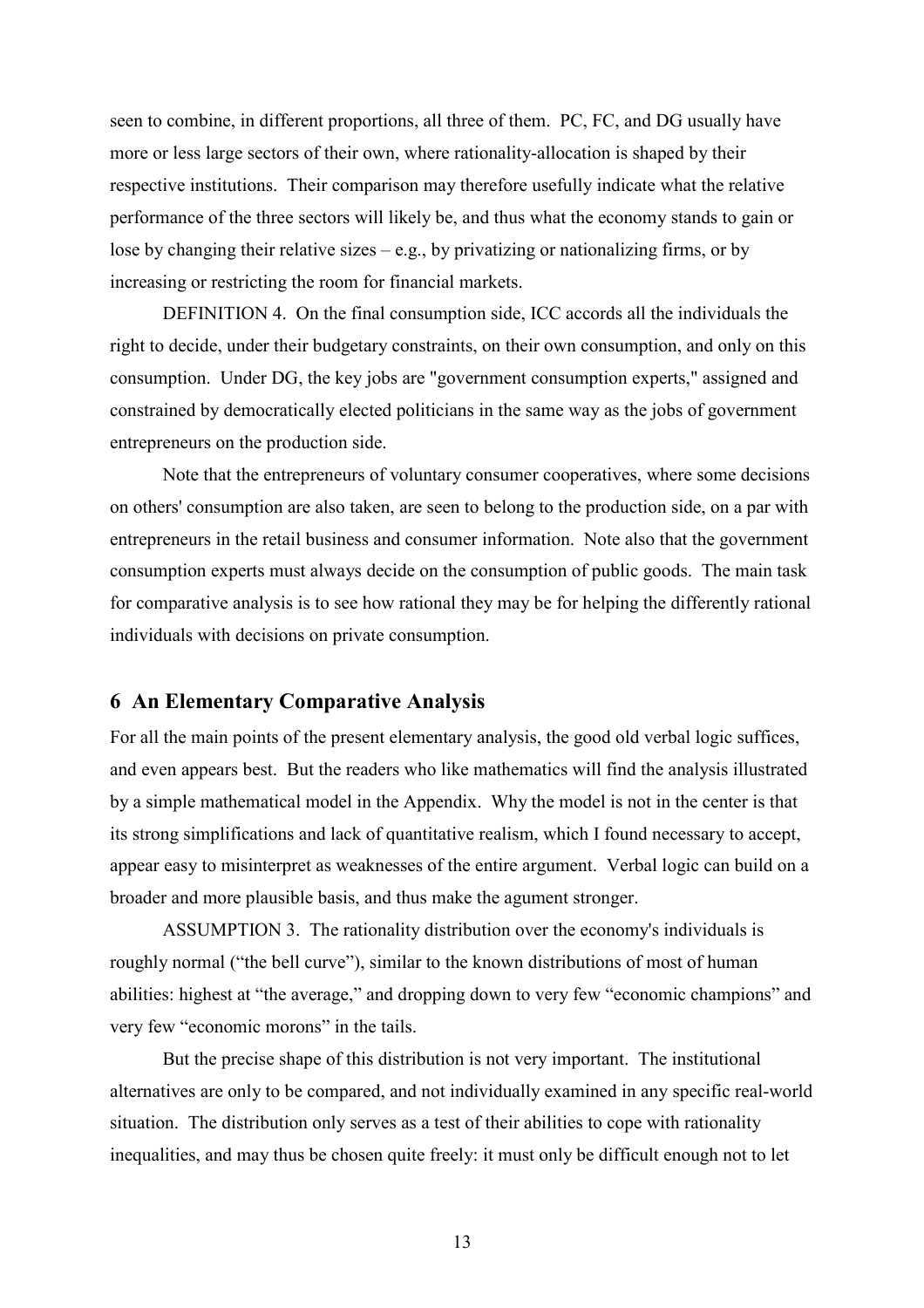poorly able institutions appear successful – which "roughly normal" distributions indeed are.<sup>11</sup>

As follows from Assumption 2, the individuals may know this distribution only imperfectly, the more imperfectly, the less rational they are, and they may not even know their own rationality. The few who may know it are not known to most of the others, and many more may believe to know it, but are mistaken  $-e.g.,$  many may believe to be best, but only very few may be right.<sup>12</sup>

ASSUMPTION 4. Assume that the rationality distribution over the candidates for all the key jobs is also roughly normal, like the one over the entire population.

Also this distribution only needs to submit the rationality-allocation abilities of the alternatives to a sufficiently difficult test, without having to be very realistic. The assumed distribution does so, and moreover facilitates analysis.

On the production side, PC, FC, and DG are thus to be compared for how they shape the rationality-allocation to the investors and the entrepreneurs, and for what ultimate impact they will thus have on the performance of the economy's production. On the final consumption side, the rationality of the government consumption experts is to be compared with the rationality of all individual consumers, to assess how positively or negatively they may be able to influence the final consumption.

Time is important, especially on the production side. As will be found out, the ranking of PC, FC, and DG in the short run will substantially differ from their ranking in the long run. The final consumption side is more tranquil: all individual consumers stay put, possibly learning to increase their actual rationality up to its maximum potential level, and the relative rationality of the government consumption experts will turn out also to remain rather stable.

Discrete time will suffice (and may be the only one analytically manageable): the outcome of a long period will be understood as accumulating the outcomes of a series of short periods.

Following Assumption 4, the rationality-allocation on the production side always begins with an equal distribution of the economy's initial capital among the entire population, or a random sample of it. The initial inefficiency is that too much capital is in the hands of

 $11$  It is the commonsense logic of technical engineers that only sufficiently difficult tests can reveal weaknesses of tested objects. But it may appear foreign in economics, where the habit of assuming easy conditions has been widespread. For instance, under the usually assumed flat distribution of rationality – be this perfect or bounded - all weaknesses of institutions in their coping with rationality inequalities are bound to remain hidden.

<sup>&</sup>lt;sup>12</sup> When it is recognized that people tend to overestimate their abilities, as is now often done in management literature, the very few who do not, but are irritatingly right that their abilities are exceptionally high, are often ignored (might it be that the theorists envy them?). Yet, as will become clear below, it is they who deserve the greatest attention: to find them and give them the opportunities and the incentives to make a socially efficient use of their exceptional leadership is a prerequisite for the success of any economy.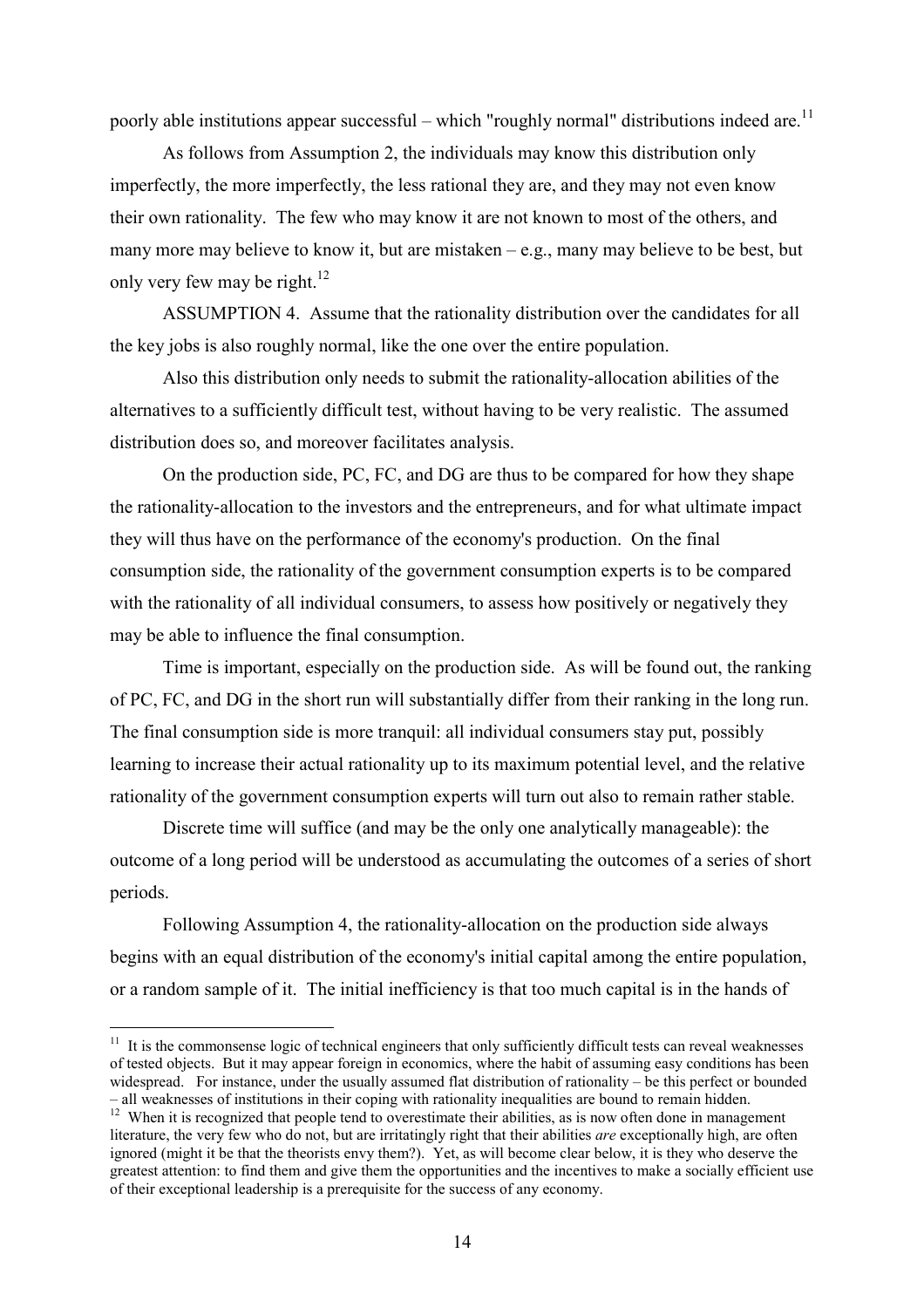little-rational investors and too little in the hands of the most rational ones, so that the economy initially performs less well than what its capital would allow it to do.

Each period starts with a certain rationality allocation to the investors, who will influence, through their investment choices, the rationality of the entrepreneurs, who will realize, in function of this rationality, certain capital gains or losses. The institutions will then imply how these gains and losses will be divided among the investors, and thus how the capital of each investor will increase or shrink, and how the rationality with which the capital is allocated will consequently be modified for the next period. The efficiency of this allocation, and thereby the performance of the entire production, will increase if the capital of highly rational investors increases, and the one of little-rational investors shrinks.

A complication that may appear annoying, but in fact proves helpful, is that none of the relations involved is strictly deterministic, but may strongly depend on chance. Good luck may allow a little-rational investor to select a highly rational entrepreneur, while this may have bad luck, and the enterprise may perform poorly. Why this complication does not harm the present argument is that most of such chance can be neutralized by double averaging, over both enterprises and time. It must only be kept in mind that what the entrepreneurs and the investors of a certain rationality will be found to achieve during one period concerns their average performance during an average period.

What helps rationality in the long run to prevail over chance is the asymmetry with which chance may affect little-rational and highly rational individuals. Bad luck can lastingly demote even the most rational individual, but good luck can seldom make a little-rational one successful more than temporarily. Thus, if the assignments to the key jobs depend on actual performance, not all of the most rational individuals are guaranteed to succeed, but all the insufficiently rational ones are sooner or later bound to fail.

Why chance proves helpful is that it can be averaged out only in the direction from rationality to performance, which is needed to allow the present analysis to proceed, but keeps disturbing the direction from individual performance to individual rationality, which is needed to preserve Assumption 2. Clearly, if the performance of each enterprise were a deterministic function of its entrepreneur's rationality, it could be easily inferred from observations of the performance, which would make the assumption hard to maintain. What requires high rationality, and thus preserves the assumption, is the usually high difficulty of distilling in each single case the merits of rationality from the sea of raw data influenced by chance. As noted, this difficulty further increases if estimating the talents of entrepreneurs and investors matters more, as it usually does, than estimating their actual rationality.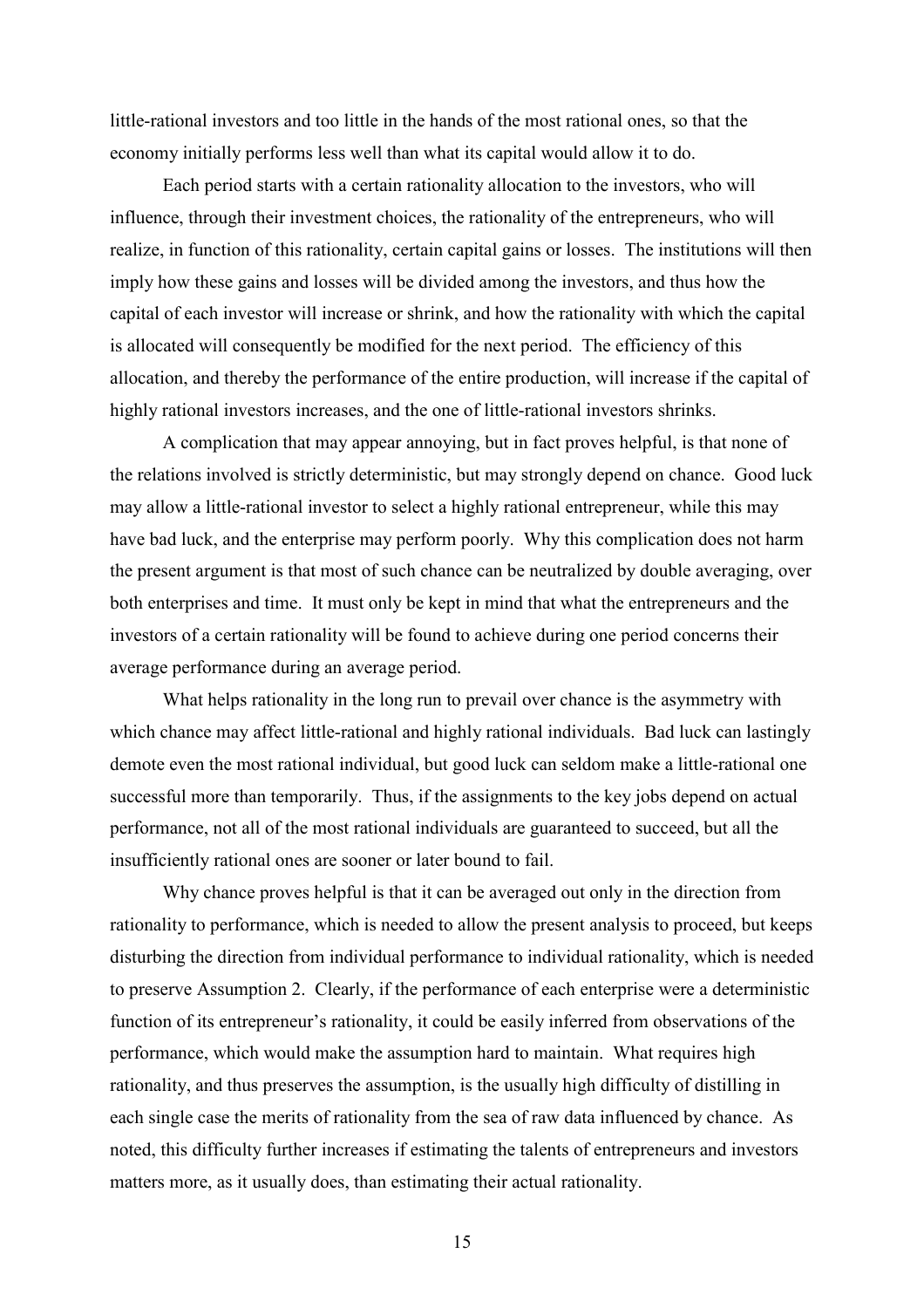To make it possible to reach clear-cut results about FC and DG, Assumption 2 must be sharpened. This appears plausible to do as follows.

RECOGNIZING-RATIONALITY-BY-RATIONALITY (RRR) ASSUMPTION. When estimating the rationality of others, individuals safely recognize, and can therefore avoid choosing, all those whose rationality is lower than theirs, but are unable fully to appreciate the possibly subtle differences between their rationality and all the higher rationality. and may moreover have irrelevant prejudices that make them underestimate the rationality of a more or less large subset of such equally or more rational individuals. They may count in this subset themselves, if their prejudices include an inferiority complex.<sup>13</sup>

This assumption has the following consequence.

THE RATIONALITY-BOOSTING-BY-VOTING (RBV) THEOREM. Consider a set of voters and a set of candidates from which the voters are electing a subset. If the rationality distribution is the same over both sets, if each voter has an equal number of votes, and if it is rational for the voters to vote for the most rational candidates, then the average rationality of the elected candidates will somewhat exceed the average rationality of the voters.<sup>14</sup>

The proof is trivial. In the worst case, the least rational voters vote irrelevantly (randomly), and will thus in average vote for candidates of the average rationality. But the more rational the voters, the more their voting will be biased in favour of above-the-averagerational candidates. When all the votes are counted, the average rationality of the elected candidates will therefore be somewhat higher than the average rationality of the voters.<sup>15</sup>

The main lessons for the present analysis can be summarized in two points: (1) Voting has rationality-boosting effects, but only modest: while far from selecting the worst, it also remains far from selecting the best. (2) The more rational the voters – or, alternatively, the more votes are given to more rational voters and the fewer to less rational ones – the more

<sup>&</sup>lt;sup>13</sup> While Assumption 2 is hardly controversial, details of RRR-Assumption may be. But virtually all of the colleagues and students who judged this assumption found it plausible. Moreover, even if some of its details had to be softened, the results of the following analysis would be little affected.

<sup>&</sup>lt;sup>14</sup> A frequent objection against the RBV-theorem has been that people often vote not for the most rational candidates, but for candidates with all kinds of other, less relevant properties. But, provided that in the given voting, it is rational for the voters to vote for the most rational candidates, then using other criteria is only a sign of their own low rationality, which leaves the principle intact. Professor Mueller pointed to me that the RBV theorem is a kin of the Condorcet Jury theorem (Mueller, 2003), although not very close: while this theorem also assumes bounded rationality, as it expects all voters to make mistakes, this is equally bounded rationality, as it assumes the probability of doing so to be the same for everyone.

<sup>&</sup>lt;sup>15</sup> Rationality analysis is thus more optimistic about democracy than Hayek (1944), who accused it of selecting the worst. But this optimism is subject to two qualifications. First, the rationality distribution over the candidates might be inferior to the one over the electorate, so that the elected candidates would be, in average, only somewhat more rational than the other candidates, but not necessarily the voters. Second – and this involves links to more traditional Public Choice arguments, on which more below - the candidates might be just ruthless rent-seekers, so that the most rational ones would indeed be the worst.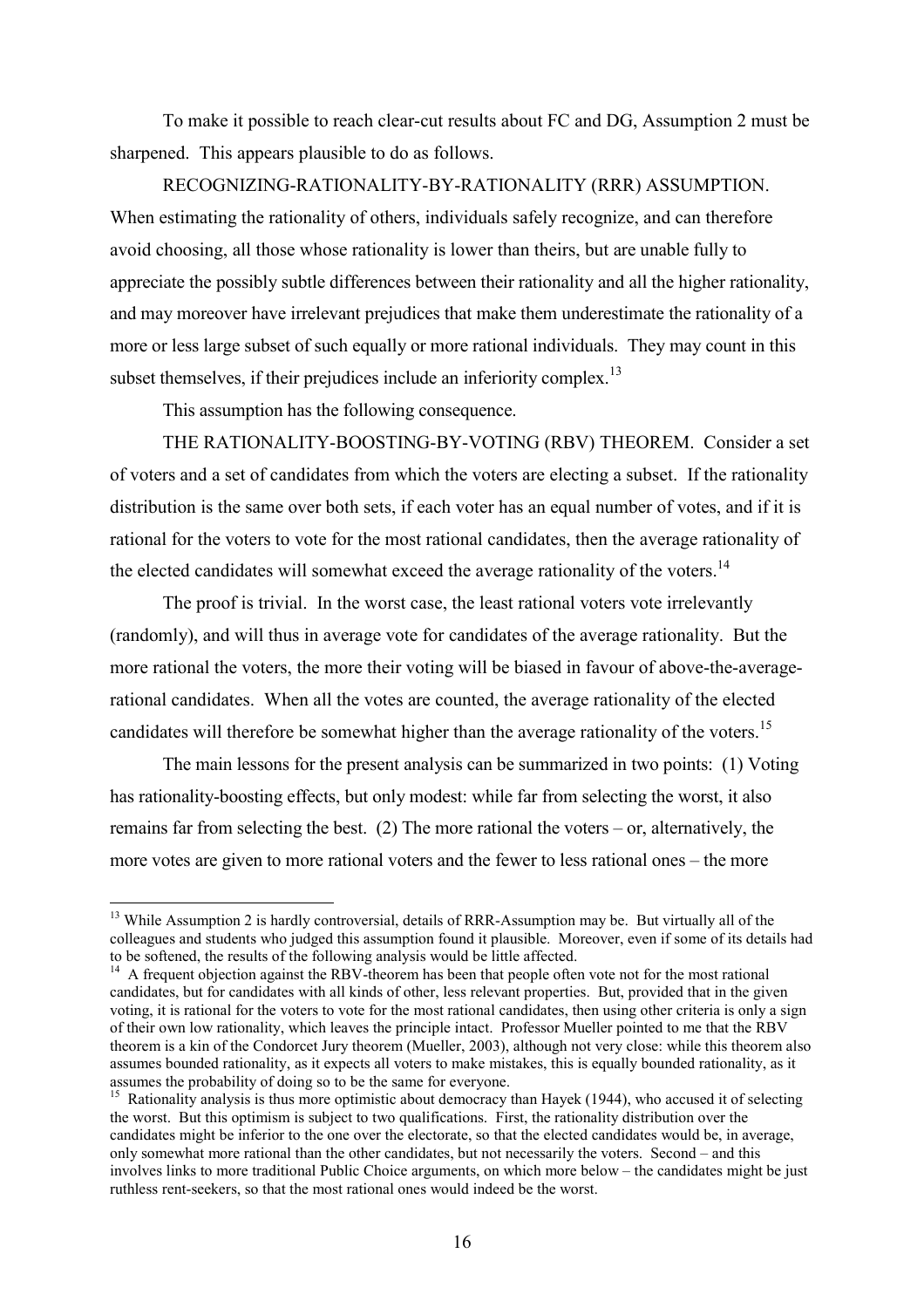rational the elected candidates will be.

On the production side, where DG is to be compared with PC and FC, analysis can be conducted as follows. What matters most in the short run are the differences in the uses of the RBV theorem. PC does not use it at: as the investors and the entrepreneurs are there the same persons, the average rationality of both is the same. FC uses it at least once, when private investors are choosing private entrepreneurs. DG uses it at least twice, when voters are electing politicians, and when these are choosing government entrepreneurs.

To be sure, neither FC nor DG imposes a sharp limit to how many times the RBV theorem can be used. FC may use it more than once, by allowing markets for possibly several levels of financial intermediaries, such as investment banks, holding companies, and mutual funds. DG may use it more than twice, by adding between the elected politicians and the government entrepreneurs possibly several levels of expert committees and sub-committees. But this theorem is nevertheless likely to be used more times by DG than by FC, at least initially: financial markets, even when institutions define for them the widest space, need long time to emerge, develop and actually fill this space, whereas government expert committees can be established and convoked virtually overnight. Considering that FC uses it once and DG twice is a stylized expression of this difference.

What matter most in the long run are the differences in the allocation of the resulting gains and losses. Both PC and FC allocate them to the specific investors of the enterprises that have realized them. Thus, the more an enterprise gains, the more the capital of its investors will increase, and vice versa. As the gain depends on the rationality of the investors  $-$  under PC directly, as they are also the entrepreneurs, and under FC indirectly, through the rationality with which they select (or at least approve of) the entrepreneurs – rationality allocation will after each period move towards efficiency: the capital that is controlled with high rationality will grow, while the one that is controlled with low rationality will shrink. In contrast, DG keeps allocating all the capital gains and losses equally among all the citizens – in order to maintain, as it is obliged to do, the ultimate ownership of capital equally  $distributed - so that the rationality allocation to the control of capital will remain stationary.$ 

On the final consumption side, DG remains to be the way of rationality-allocation to the government consumption experts, to be compared with the rationality of all individual consumers. The comparative analysis is thus much simpler for this side than for the production side: the rationality-allocation under both institutional alternatives remains stationary – at least, if rationality-learning is taken into account, in terms of potential rationality(talents).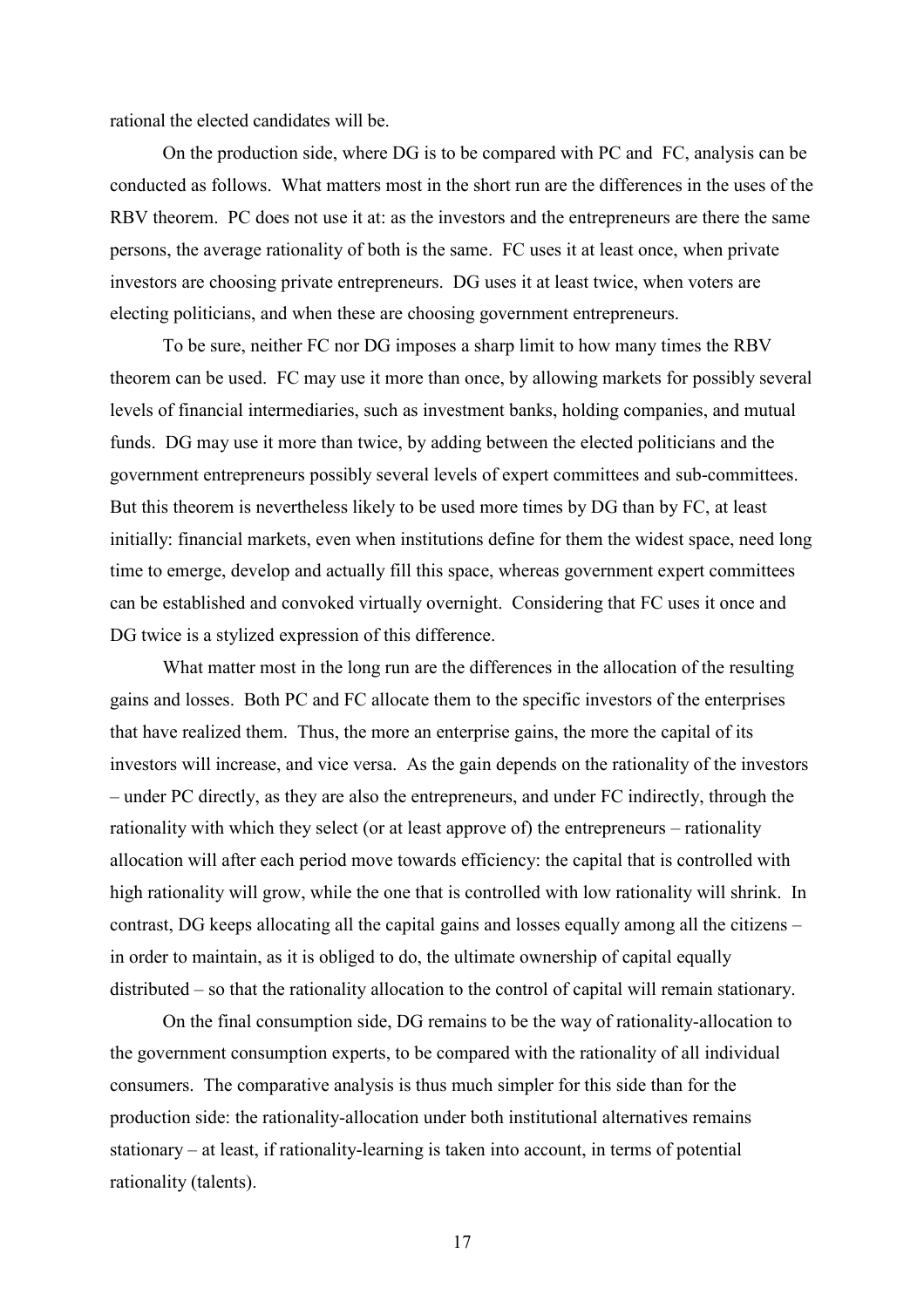# **7 The Results**

On the production side, the results can be summarized as follows. PC starts worst. In the short run, under the plausible assumption that positive returns require entrepreneurs of an above-the-average relevant rationality, most of the initial entrepreneurs-investors will keep losing capital, so that the total capital of the economy will start by shrinking. But, as the insufficiently rational ones will have less and less to lose – their organizations will sooner or later go bust – their negative contributions to the economy's capital will taper off, while the positive contributions of the sufficiently rational investors-entrepreneurs are increasing and will eventually prevail. Moreover, as the capital of the most rational ones will in average be increasing faster than the capital of the others, the control of the economy's capital will tend to move towards the minority of the relevantly most rational individuals, or, more precisely, to that subset of theirs who have not been eliminated by bad luck. In the long run, the economy's growth rate will reach the maximum that its for capital ownership most rational individuals are able to achieve – but this may take long time indeed.

The long-term result of PC is trivial. It only corroborates the old arguments by Alchian (1950), Friedman (1953) and Winter (1971) that evolution by market competition selects for firms maximizing expected returns – that is, organized and run with the highest rationality – so that a highly developed market will eventually contain only such firms. The short-term result is more interesting: it suggests a new solution to the puzzle of why the growth of virtually all new market economies has followed the well-known J-curve: first dipping down (to the great joy of market opponents), and only with a more or less long delay gradually turning upwards: many emerging markets in such economies were indeed initially scourged by large numbers of little-rational investors-entrepreneurs who grossly overestimated their rationality.

FC starts a little better. While the initial average rationality of the investors is again assumed identical to the one of the entire population, the use of the RBV theorem somewhat improves the initial rationality of the entrepreneurs, so that the initial capital losses will be lower. But they may still be large enough to cause a negative growth of the economy, which may therefore again follow the J-curve. But the dip of this J will not be as deep and the upturn will come sooner. In a sense, however, FC cannot beat PC. They both converge to having all the economy's capital controlled by a subset of the minority of individuals with the highest relevant rationality available. FC only converges to this state faster and at lower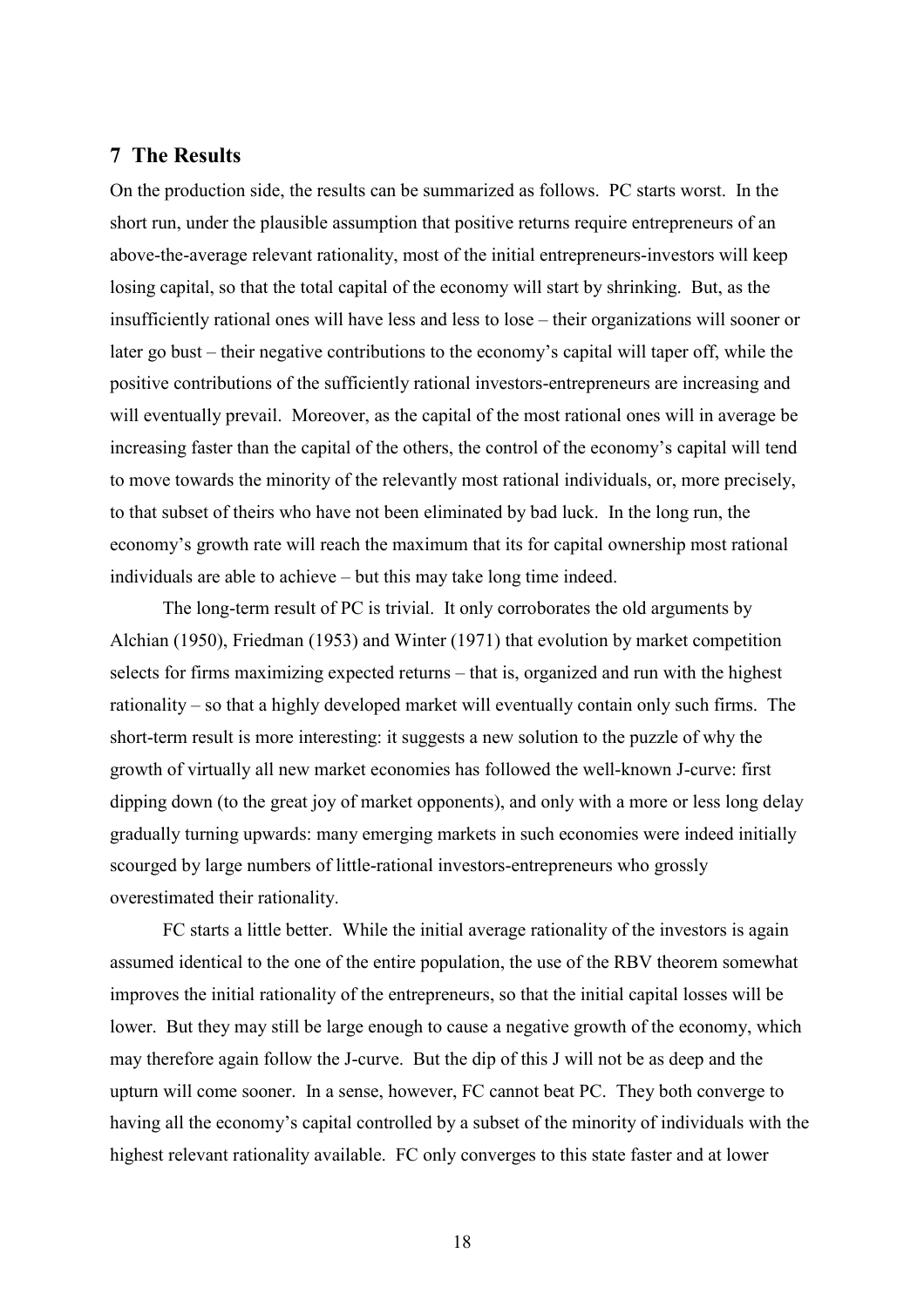social costs: the number of insufficiently rational entrepreneurs, the length of their tenure, and their opportunities to waste capital, are all in average smaller under FC than under PC.

Note that the social value of financial markets is thus revealed to be much higher than usually believed. In addition to their usually considered function of allocating investment, they are found also to accelerate the selection of relevantly rational entrepreneurs and investors. Moreover, they offer the less rational investor opportunities for having her capital fructified by more rational entrepreneurs. Flock behavior and speculation bubbles, often accused of harming efficiency, prove on the contrary to promote it: as it is typically more rational investors who lead such flocks, and therefore gain more control over capital, and less rational ones who trail behind, and therefore lose this control, the efficiency of rationality allocation is indeed increased.

Concerning DG, it has the initial advantage of more uses of the RBV theorem, which allows it to start best. If the population's average rationality is sufficiently high, the average rationality of government entrepreneurs may rapidly exceed the threshold of positive returns, and the economy may thus start with a positive growth. In the long run, however, this initial advantage is of little help. The lasting scourge of DG is that the average rationality of the ultimate capital investors must remain to be the population's average rationality, which can only modestly be improved by everyone's learning, constrained by the unequally distributed learning talents. Thus, even with all the extra bits by which the average rationality of the government entrepreneurs may in the best case be lifted above the population's average, this rationality is bound to remain far from the one of the economic champions whom both PC and FC will eventually select. Of course, this does not exclude that some government entrepreneurs might also be champions, but they can never be more than rare exceptions.

Note that it would help little if the elected politicians or by them selected experts tried to recruit champions from private enterprises. Because of the likely insufficient relevant rationality with which such recruitment could be conducted, the true champions might not be recognized. And even if they were, they would be champions of the past, who might soon start to lose, if left in the private sector, to newly appearing champions of the future. Hiring them by government could thus extend their tenure beyond its efficient limit, and might even prevent some of the new, superior champions from appearing.

That this analysis concerns the economic rationality relevant to efficient organizing, managing, and investing in, production, and does not deny that government agents might be highly rational for other tasks, deserves emphasis. Politicians may, and indeed must, be highly rational for succeeding in elections, and public servants for making a successful career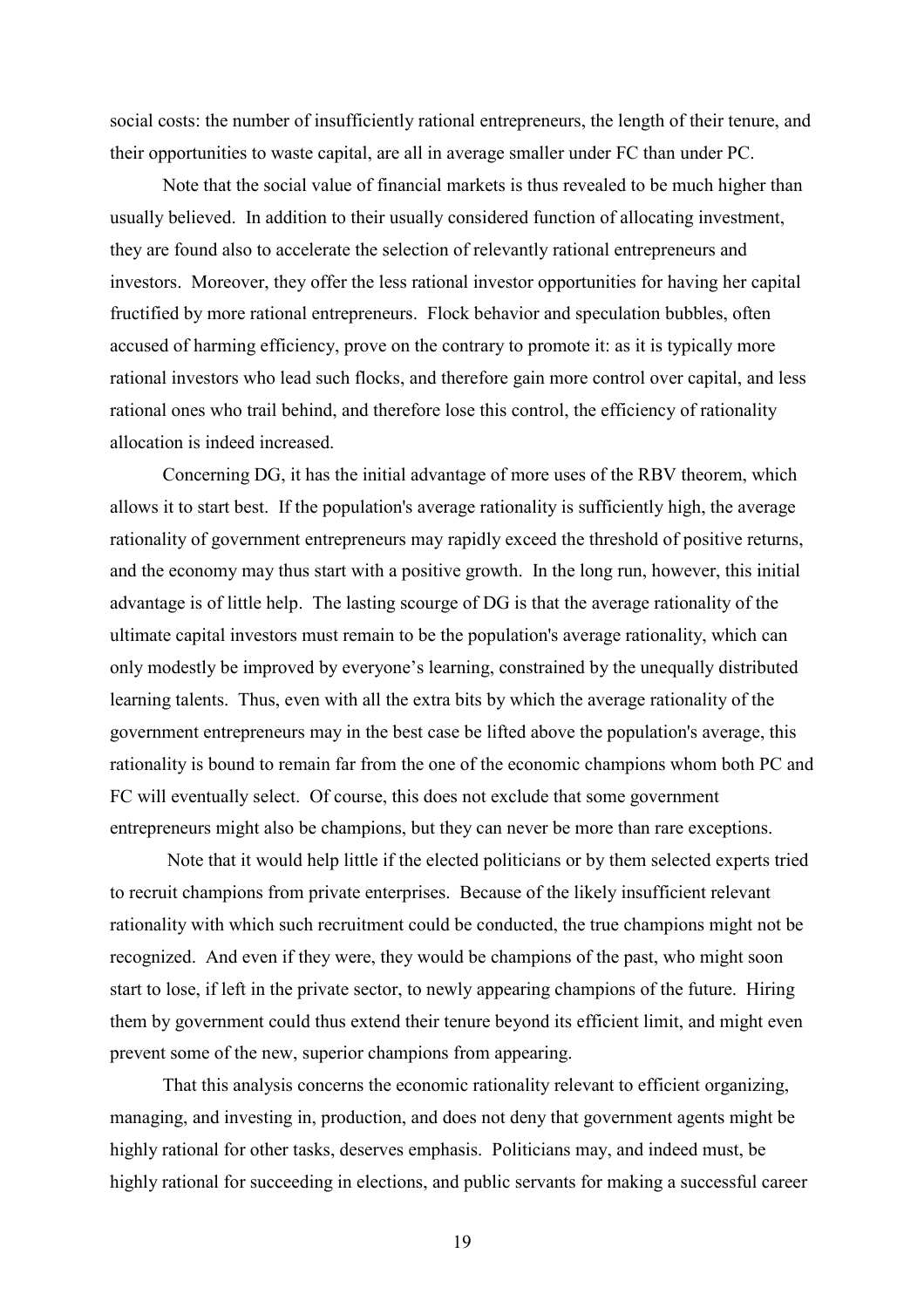within the government bureaucracy. But these are different kinds of rationality, which may not be, and often clearly are not, closely correlated with the rationality in question.<sup>16</sup>

In sum, the comparison of DG with both PC and FC can be condensed into one short sentence: DG may start best, but will end up far worst.

Corroborating evidence can be found in the history of Japanese and South Korean economies. For a couple of decades, their extensive uses of selective industrial policies and government imposed constraints on investment flows appeared to work so well that several distinguished US economists considered them worth imitating. But soon after both these economies unexpectedly fell into a deep crisis that proved to be structural, rather than cyclical, caused by many for a long time hidden, and therefore uncorrected entrepreneurial and investment errors. In the long run, the relatively transparent US financial markets have indeed proved superior – not necessarily for preventing such errors from being made, but for discovering them sooner and preventing them from lasting. As this history appears indeed to corroborate the present analysis, this analysis in turn appears to be a hopeful candidate for the still missing theoretical explanations of this history.<sup>17</sup>

For the dynamically less intricate final consumption side, the main result of the analysis can be stated much more shortly: the rationality of the government consumption experts, selected by similar uses of the RBV theorem as the government entrepreneurs, and therefore far from both the best, nevertheless surpasses the rationality of many – in the ideal political case, a majority – of individual consumers. Although so much shorter, this results is equally important: as found below, it has several non-standard policy implications.

# **8 Policy Implications**

What the above results may imply for policy is limited to questions of the government economic agenda, asking which policy instruments government could, and which ones it could not, safely handle, to improve, and not worsen, the economy's performance in terms of given success criteria. As opposed to the more frequently studied questions about optimal uses of given policy instruments, which allow sophisticated quantitative analysis, these questions are mainly qualitative: for each policy instrument, the answer is in principle "yes" or "no," although some quantitative limits to its safe uses may also be added. But on the other

<sup>&</sup>lt;sup>16</sup> As Gerhard Wegner pointed out to me, these rationality differences may be due more to learning environments than to talents. Even the most talented person, if she enters politics, will likely learn another kind of actual rationality than had she entered business. On the other hand, however, a self-recognized lack of talents for efficiently organizing and managing production may also be a strong motive for entering politics.

<sup>&</sup>lt;sup>17</sup> Allow me to note that this history was roughly predicted by a similar elementary analysis in Pelikan (1992).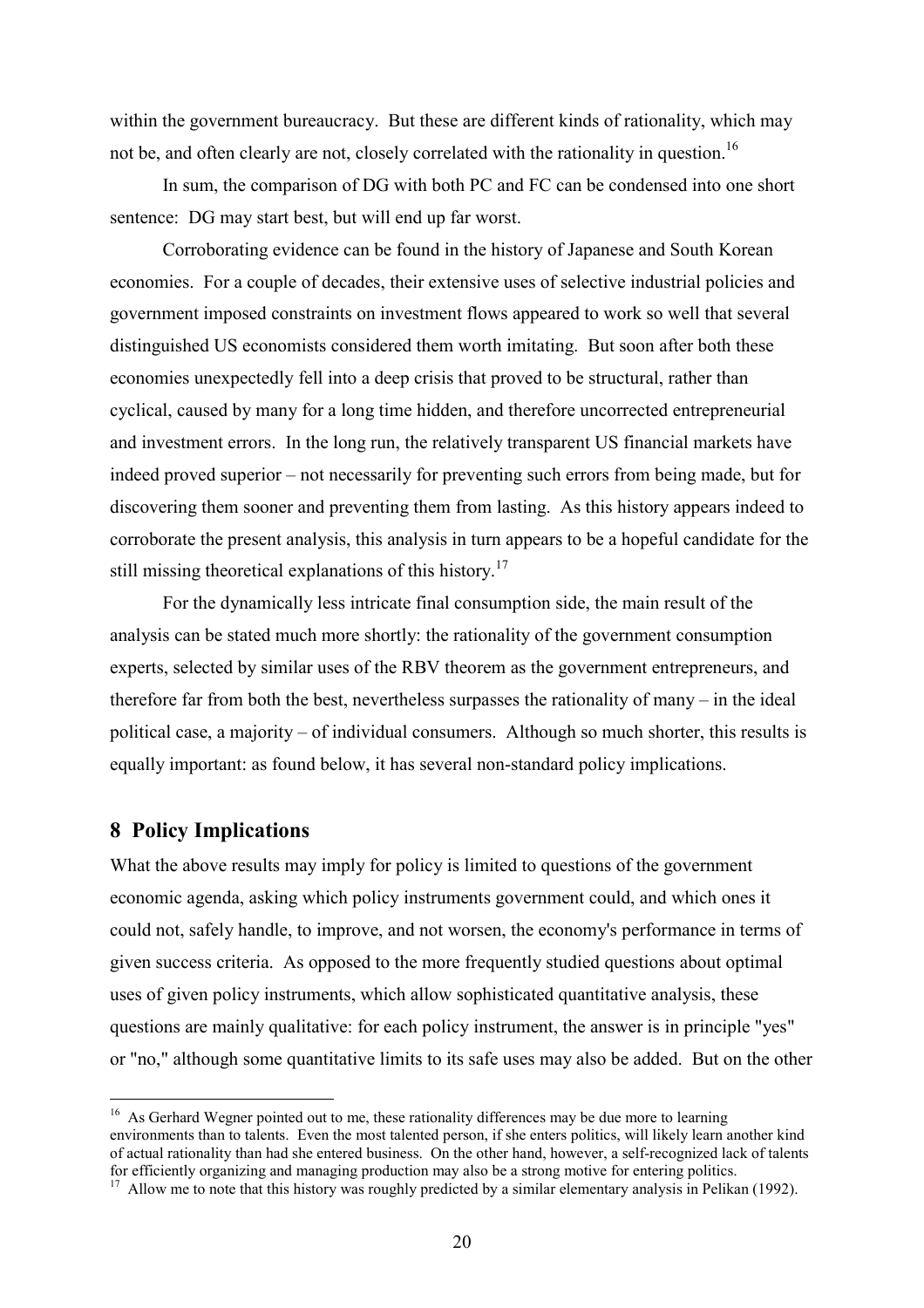hand, these questions are more basic. To find an instrument unsafe to use makes the search for its optimal use superfluous, if not misleading: determining an optimal use of such an instrument in theory – which can, under suitable simplifying assumptions, always be done – might be, and sometimes indeed was, mistaken for supporting its use in practice.

Questions of the government economic agenda are directly connected to institutional economics, and more precisely to policies that may be termed "institutional" – that is, the legislation that forms and reforms the economy's formal institutions. Although, as emphasized by many writers from Hayek (1967) to North (2005), far from all effective economic institutions can be deliberately legislated, those defining the government economic agenda definitely can. In a well-ordered democratic state, it is the legislative branch of government that uses institutional policies to define and limit what operational policies its executive branch is allowed and/or required to conduct.<sup>18</sup>

8.1 Policy Implications for Production. These consist in part of warnings against policies and in part of demands for policies. Both follow from the result that after a certain initial period and under certain institutions, the scarce rationality relevant to organizing, managing, and investing in, production will be allocated far better by markets, especially when including financial markets, than by government. Both are also value-free, independent of what the policy objectives for private and public final consumption might be.

The warnings concern all policies by which government would try, even with the best intentions, to control, or selectively intervene in, such high rationality-demanding production activities – in particular national planning, selective industrial policies, and government ownership of enterprises, including commercial and investment banks.

Concerning national planning and selective industrial policies – in spite of some renewed interest for the former in parts of South America and some still surviving support for the latter in parts of Europe – little additional warning may be necessary. The crises of all of their practical applications, together with theoretical analyses of their incentive, information and knowledge problems, make them now unattractive to nearly everyone, with the exception of the economically least rational voters.<sup>19</sup>

<sup>&</sup>lt;sup>18</sup> In terms of German Ordo-liberalism, institutional policies correspond to "Ordnungspolitik," and operational policies to "Prozesspolitik." In Hayek's (1967) terms, the former correspond to "policies by general rules," and the latter to "specific measures." That government bureaucrats of the executives branch usually oppose, and often succeed in hindering, legislation decreasing the extent of their policy-making is a well-known public choice problem that is not examined here. But such legislation is more likely to succeed if supported by analytically solid arguments.

 $^{19}$  To be precise, however, individuals who are aware of their poor economic rationality may find it politically rational to vote for such institutions, if they may expect to make a successful career as planners or industrial policy-makers, and thus gain personal advantages at the price of impoverishing others.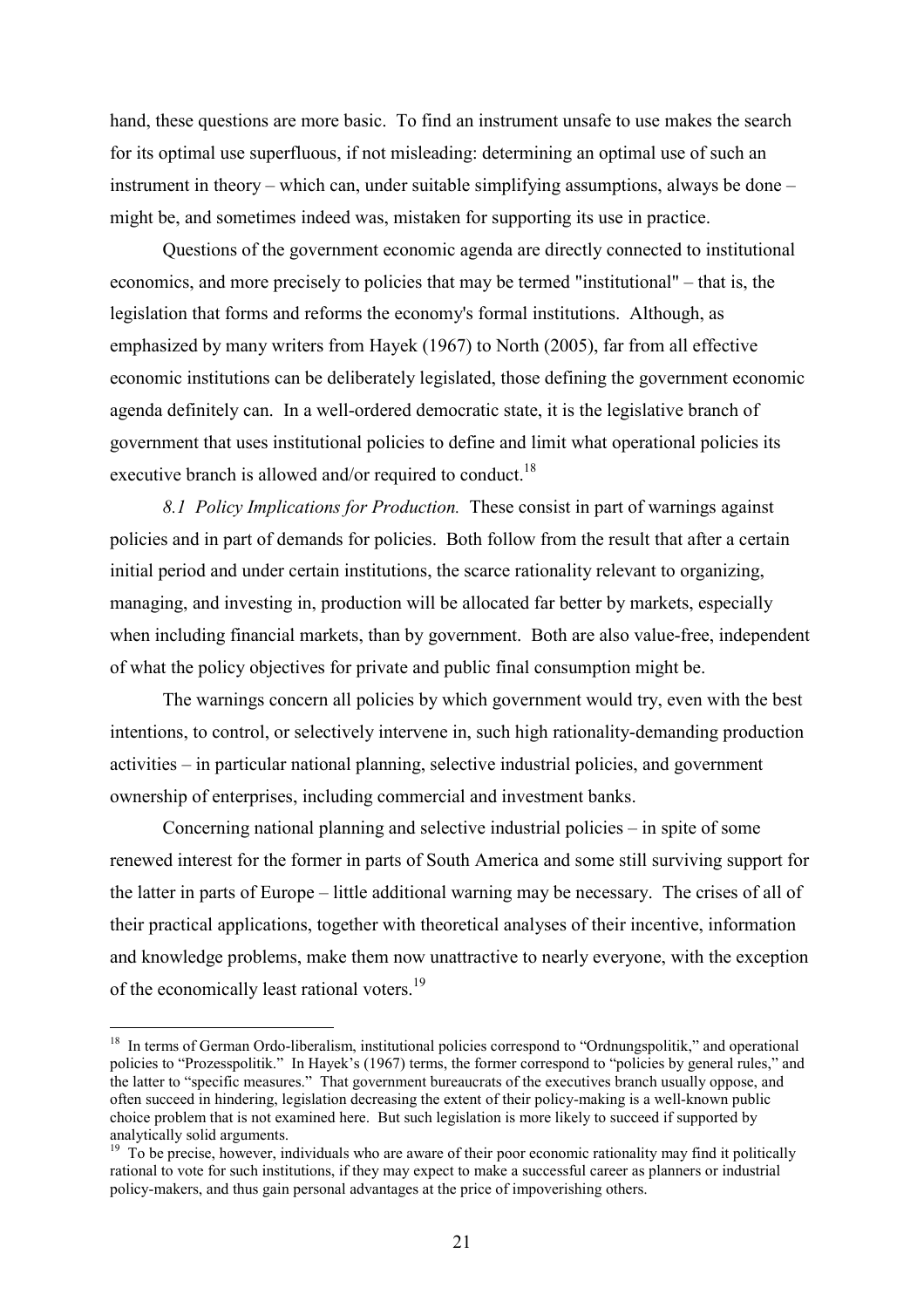But the case of government-owned enterprises is still less clear. Although their privatization is now widely practised, the reasons are often more ideological than analytical. The problem is that none of the incentive, information and knowledge problems that prohibit national planning suffices to prohibit government ownership of firms. The supporting evidence appears to be that many managers appointed by private owners both know all that is needed to be known for making even a very large enterprise innovative and successful, and are provided with reasonably designed incentives to keep their private rent-seeking within tolerable limits. The question then is, what could hinder government from doing the same? Already Schumpeter (1942/1976) answered "nothing," and  $-$  in spite of the extensive empirical evidence that in average, government-owned firms do perform less well than comparable private firms – this answer has not yet been compellingly refuted. On the contrary, several standard models have formally proved that government ownership of firms can be optimal.

What the rationality-allocation analysis does more than Hayek's (1945) knowledge argument is that the latter excludes from the government agenda only the most difficult tasks than no single human mind can master, with the main example of national planning, whereas the former moreover excludes many less difficult tasks that *some* human minds demonstrably can master, in particular the organization and management of large firms. It only adds that these minds are so scarce that only lasting market competition and selection may find them and, equally importantly, keep them in such difficult tasks only as long as, or at least not much longer than, they continue to possess such an exceptionally high relevant rationality. As solving the incentive problems belongs to these difficult tasks, it also directly follows why capitalist firms are likely to solve them more successfully than firms owned by government.

Turning to the demands for policies, they concern the institutions that markets need in order to function as reasonably efficient agent-selection and rationality-allocation devices. Compared to their usually studied function of price-setting mechanisms, this substantially increases the importance of keeping them reasonably competitive, or at least reasonably contestable. In particular, it is important to keep all the actual champions exposed to challenges by new entrants, and make sure that winners are selected for high relevant rationality, and not for low ethical standards. Although many of the needed institutions may, and indeed must, be informal, evolved and supported by self-policing and reputation effects, they may not suffice. Reputation is not always easy to acquire even on developed markets, and is definitely unavailable on the emerging financial markets in new market economies. While uses of complementary institutional policies – such as competition law, bankruptcy laws,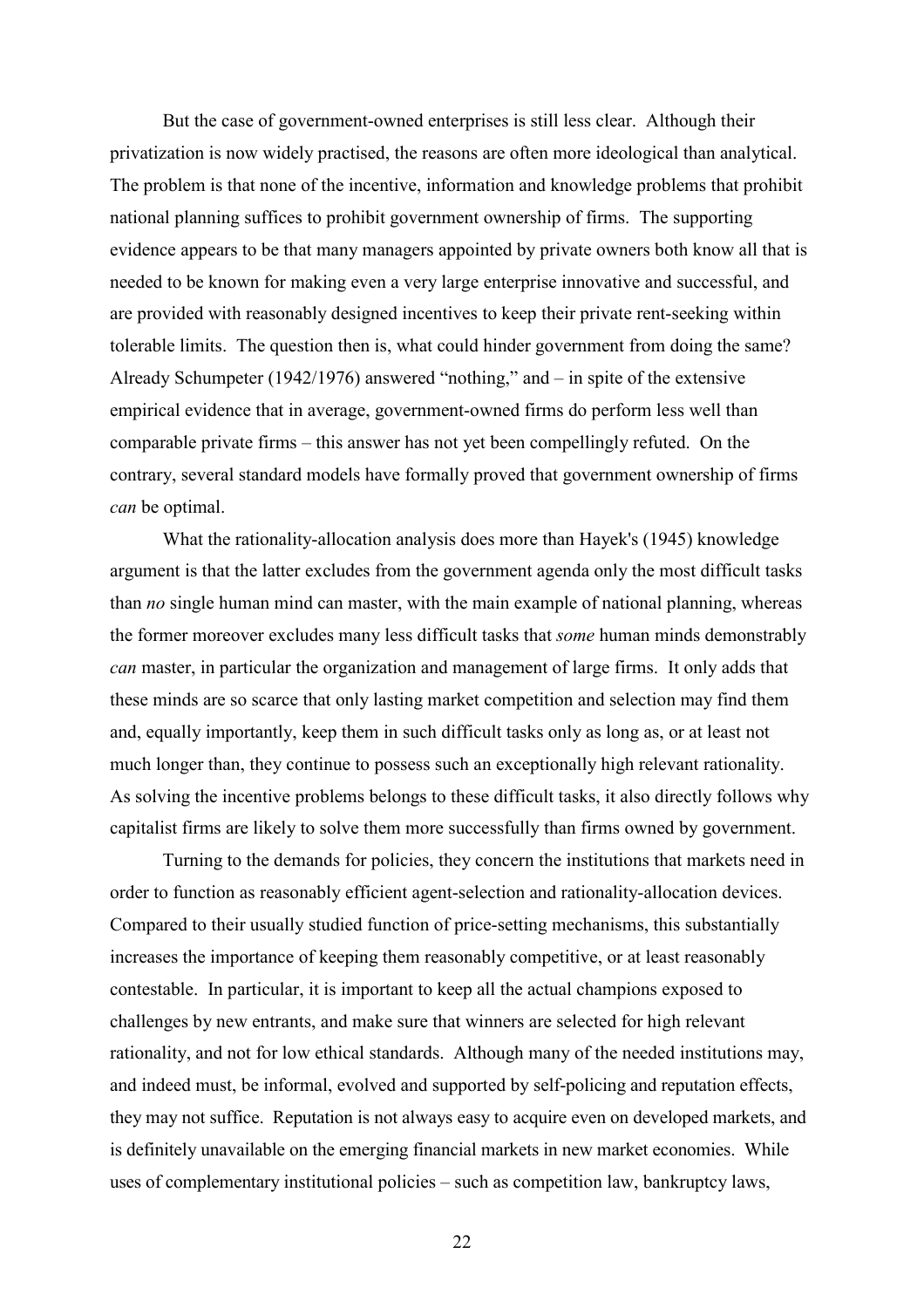protection of minority owners, and laws against insider trading – are still debated, with many arguments for and against, rationality-allocation analysis strengthens the case for them.<sup>20</sup>

As such policies are also difficult to design and implement, the demands for them may appear to conflict with the previous warnings against difficult policies. It is therefore important to realize that the two kinds of difficulties are of different magnitudes. Those of organizing, managing, and investing in, production are substantially higher, which is why they need the best relevant rationality of the rare industrial champions that only market competition may systematically discover and select. For the difficulties of institutional policies, in contrast, the needed rationality can be learnt from suitable sources by all sufficiently educated and logically thinking persons. Although all the needed sources may not yet be available, there is no fundamental reason why they could not. Their main ingredient is a good theory of how different institutions influence, in the short run and in the long run, the performance of economies, which should be possible to obtain by a suitably extended institutional analysis (of which this paper aspires to be part) and spread by literature and teaching.<sup>21</sup>

8.2 Policy Implications for Final Consumption. A distinctive feature of rationalityallocation analysis is that turning from production to final consumption changes the sign of many of its policy implications. Instead of warnings against government policies, it implies an increased potential for them. The reason is that the far from the best relevant rationality of government that is not good enough for top decisions concerning production, is nevertheless superior to that of many consumers, which implies a potential for helping them by paternalistic policies. But, while the warnings are analytically definite and value-free, the potential leaves open the issue of its actual exploitation, which is strongly value-dependent.

More precisely, the potential means that government is rational enough to help many consumers with certain difficult choices, and thus increase their well-being, in terms of their

<sup>&</sup>lt;sup>20</sup> The harm caused by lack of institutional policies for financial markets can be illustrated by the setback that hit in 1996 and 1997 the until then highly successful transformation of Czech economy towards modern capitalism. A sophisticated voucher privatization of most of the formerly socialist enterprises first allowed all citizens to start trading on financial markets, either directly or through investment funds, which raised both hopes for personal success and enthusiasm for capitalism in general. But the neglect of the institutions for these markets, which could have been copied from any modern capitalist economy, allowed extensive asset-stripping by dishonest managers of investment funds. This crushed much of both the hopes and the enthusiasm, and moreover caused the average level of honesty of the successful Czech capitalists selected by such an unruly market to be low. Foreign investors started to avoid Prague and a large part of the electorate turned to capitalism-critical or even hostile parties. Although since then, the institutional framework has been largely mended and many foreign investors have returned, the political damage and the low level of honesty are still far from repaired – as illustrated by the high popularity of the old communist party and the low ranking of Czech economy in the international corruption league.

 $^{21}$  In slightly different terms, these conditions and the possibilities of meeting them are discussed by Vanberg and Buchanan (1994). Intuitively, the two kinds of difficulties may perhaps be compared to those of becoming a chess master and those of organizing chess tournaments.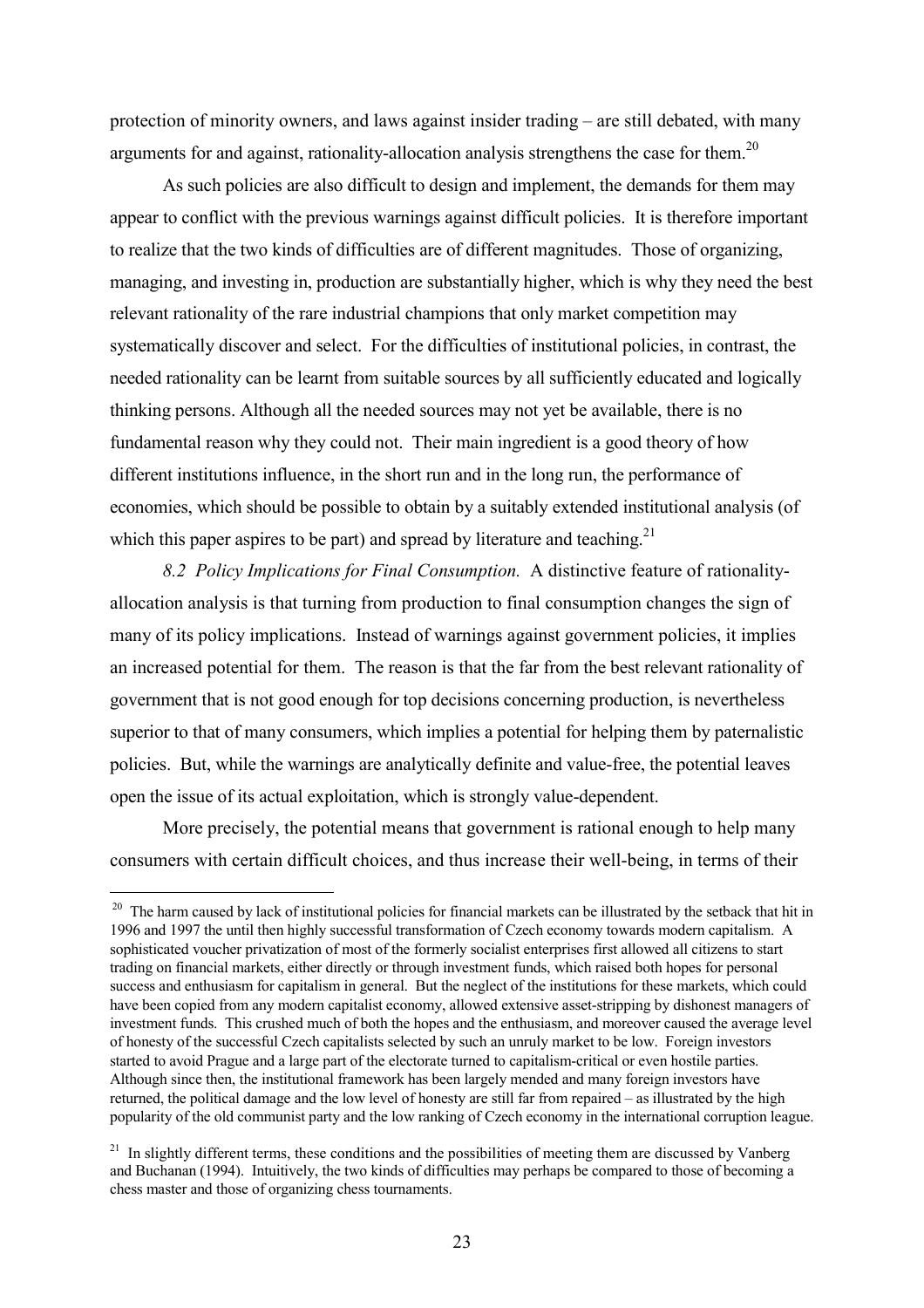own preferences, above the level that they would be able to attain without this help. But there are several reasons why the actual exploitation of this potential may be limited. One is that all paternalism entails losses of individual freedom and personal dignity, which must not exceed the benefits of the improved consumption. The value-dependence is obvious: both the costs and the benefits depend on how they are subjectively valued.

More objectively, the losses also depend on the form of the policies. They appear lowest for what Thaler and Sunstein (2003) call "libertarian paternalism," which only helps consumers with their own learning. It entitles them to obtain certain information and obliges firms and/or government agencies to provide this information – e.g., about the contents and health effects of food and other consumer goods – but leaves the consumers free to decide.

In many societies, however, even less libertarians paternalism, for which the losses of freedom and dignity are much higher, may win strong democratic support – such as compulsory primary education, car insurance, health insurance, and retirement plans. The values on which the support depends concern in part compassion and in part the spillover effects of consumption. As long as little-rational consumers hurt only themselves, whether or not to help them by paternalistic policies depends on the former. But if their little-rational consumption has spillover effects that also hurt others – be it physically or only mentally – the decisive factor is the valuations of such effects by these others. As the values involved significantly differ between cultures and between countries – even between otherwise so close Europe and the USA – the limits to efficient paternalism must differ accordingly.<sup>22</sup>

Concerning the benefits, in addition to their subjective valuations by the consumers, they also depend on the incentives of government agents to help these consumers, rather than engage in own rent-seeing. As these incentives can never be as strong and as correctly targeted as the incentives of the consumers themselves, this may even be taken for a decisive reason why all paternalistic policies should be rejected. It is basically for this reason that Glaeser  $(2005)$ rejects even the most libertarian paternalism defended by Thaler and Sunstein (2003).

What rationality-allocation analysis points out is that the incentive reason may appear decisive only if rationality is assumed equally perfect or, as both Glaeser and Thaler with Sunstein assume, equally bounded. When it is recognized that government has certain rationality advantages over many consumers – as it appears natural to do when considering the difficulties of assessing complex pension plans, life insurance contracts, and bank loan

 $22$  In countries where extensive paternalism has a strong democratic support classical liberals face the difficult choice between defending political democracy and defending individual freedom and consumer sovereignty. The not always fully realized problem is that liberal values include the right of individuals to have values that make them subjectively enjoy, or suffer from, consumption of others.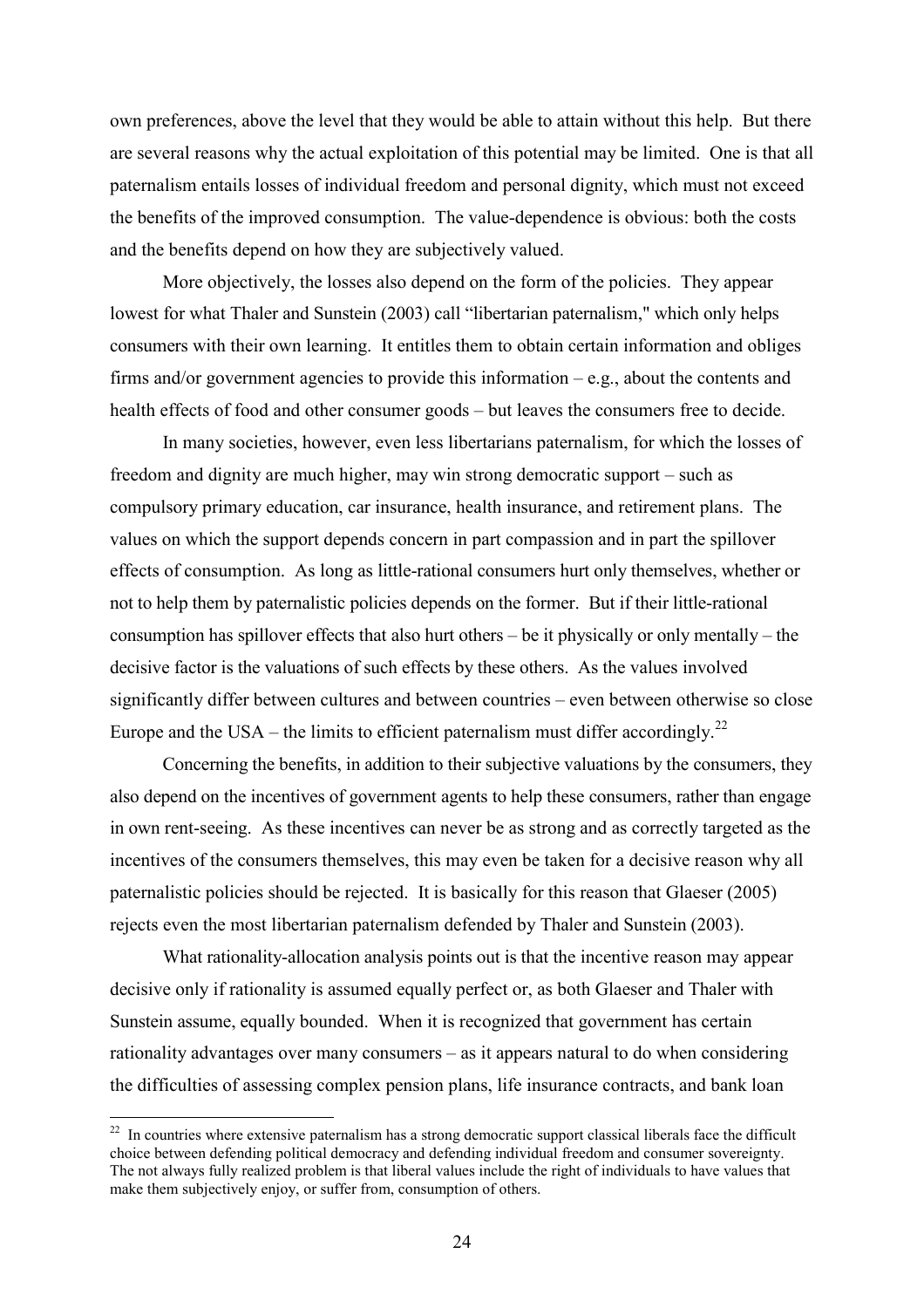conditions, together with the fact that even in the most developed countries, large segments of population are not very good at reading and calculating – the incentive argument only becomes part of a trade-off. The question then is, how much of the rationality superiority of government will actually be used for helping consumers, and how much for the rent-seeking of government agents.

The answer depends in part on the transparency of democracy, including the freedom of media, by which the rent-seeking may be kept within tolerable limits, and in part on the prevailing level of trust and honesty, by which it may voluntarily be mitigated by government agents themselves. This level is another value-related factor that may significantly differ between cultures and between countries.

Note that in countries with poorly working democracy and a low level of honesty, littlerational consumers can hardly escape suffering from the rent-seeking of some more rational individuals. With paternalistic policies, these are politicians and government bureaucrats, and without paternalistic policies, these are private producers, who may use many ways – such as false advertising and marketing of little effective, or even harmful products. Not even nonprofit non-government organizations are guaranteed to help, as rent-seeking may be, and several times was indeed found to be, widespread also within them. The question then is not which alternative would help little-rational consumers most, but under which they would suffer least.

Rationality-allocation analysis also has policy implications for redistribution, but they are more mixed: they strengthen its case up to a certain limit, weaken it beyond that limit, and indicate what form of taxation may maximize that limit. What strengthens the case is that reducing poverty, in addition to all of its usually considered positive effects, is moreover implied to shrink the segment of population unable to enter, for lack of resources, the competition for high rationality. This decreases the efficiency losses from not exploiting the existing but hidden stocks of this scarce resource in this segment. It is moreover implied that taxing the rich, in certain forms and up to a certain limit, need not weaken incentives, and thus harm efficiency, as much as usually argued. The reason is that economic rewards are not the only incentives for efficient rationality allocation. As success in competition is a well-known human incentive by itself, individuals may at least sometimes strive to demonstrate the high rationality they believe to have to some extent independently of such rewards.<sup>23</sup>

The existence of a limit beyond which redistribution becomes grossly inefficient is implied by the fact that incomes and wealth, especially those from successful entrepreneurship

<sup>&</sup>lt;sup>23</sup> For recognizing that this incentive may be powerful indeed, many theoretical economists appear to need nothing more than sincere introspection.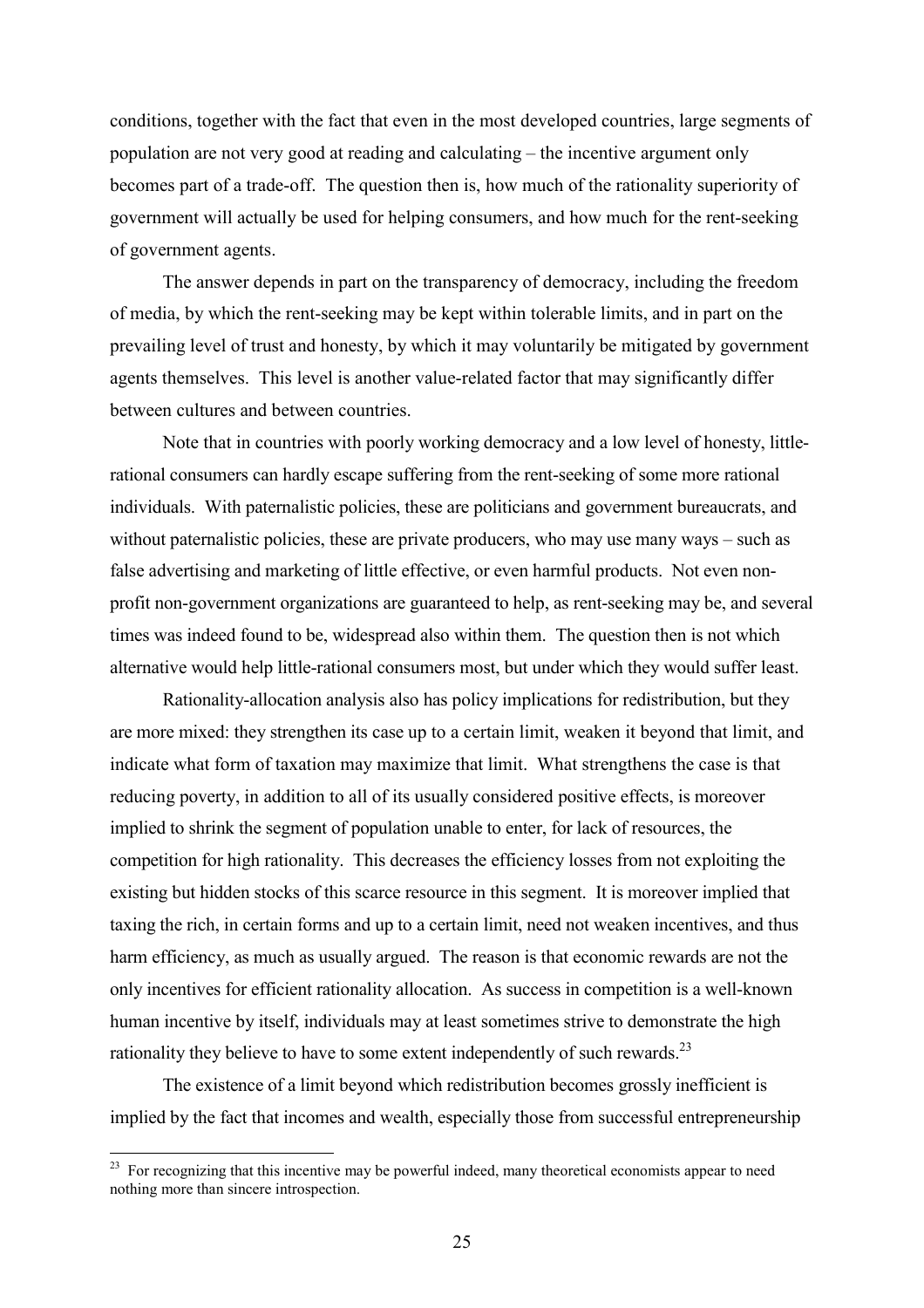and investment, are not only ex ante incentives, but also ex post means of allocating capital from less rational to more rational entrepreneurs and investors. It is the need for allowing this allocation to work reasonably well towards reasonably efficient outcomes that sets the hardest limit on how, and how much, incomes and wealth can be redistributed. The form of taxation that maximizes this limit is indicated to be the one that concentrates on net final consumption (calculated as "income minus investments plus disinvestments"), while avoiding as much as possible working capital, investment, and profit of enterprises.

This also brings to light the important, but often forgotten difference between redistributing final consumption and redistributing the control over capital in production. While much of the former may be politically demanded and analytically justified, the latter always harms the economy. To see it clearly, recall the old egalitarian argument by Roemer (1987) that the unfortunate persons who were endowed with too little talents by nature should be economically compensated by society. Regardless of how much compassion for such persons one might feel, and for how high compensation one might consequently vote, rationalityallocation analysis makes it clear that this compensation should be limited to parts of final consumption. To let untalented persons gain control over capital in production would ruin the economy, leaving there little to be redistributed.<sup>24</sup>

# **9 Concluding Comments**

The recognition that individuals may differ in all abilities  $-$  including those for using available information, conducting economic calculus, and deciding on the uses of scarce resources – and that these abilities are therefore scarce resources themselves, is undoubtedly realistic. By itself, however, realism does not guarantee a legitimate place in theories. Under the rule of Occam's razor, to which all modern sciences submit, theories should not be as realistic as possible, but as simplified as possible for correctly answering given questions. To legitimize the place of the recognition in economics, it is therefore necessary to have some important questions that cannot be correctly answered without it.

Such questions concern above all three topics:  $(i)$  the difficulty of the decision tasks that a reasonably efficient economy may allow individuals to perform; (ii) the selection processes by which differently rational individuals may be assigned to differently difficult

<sup>&</sup>lt;sup>24</sup> Western social scientists often limit attention to redistribution of given goods, taking for granted that the goods are always there. This one-sided view may be due to their happy life in the abundance produced by relatively efficient capitalist firms, where low relevant rationality cannot last long, while lacking experience with chronic shortages caused by inefficient socialist production, where low relevant rationality can lastingly pervade all decision levels.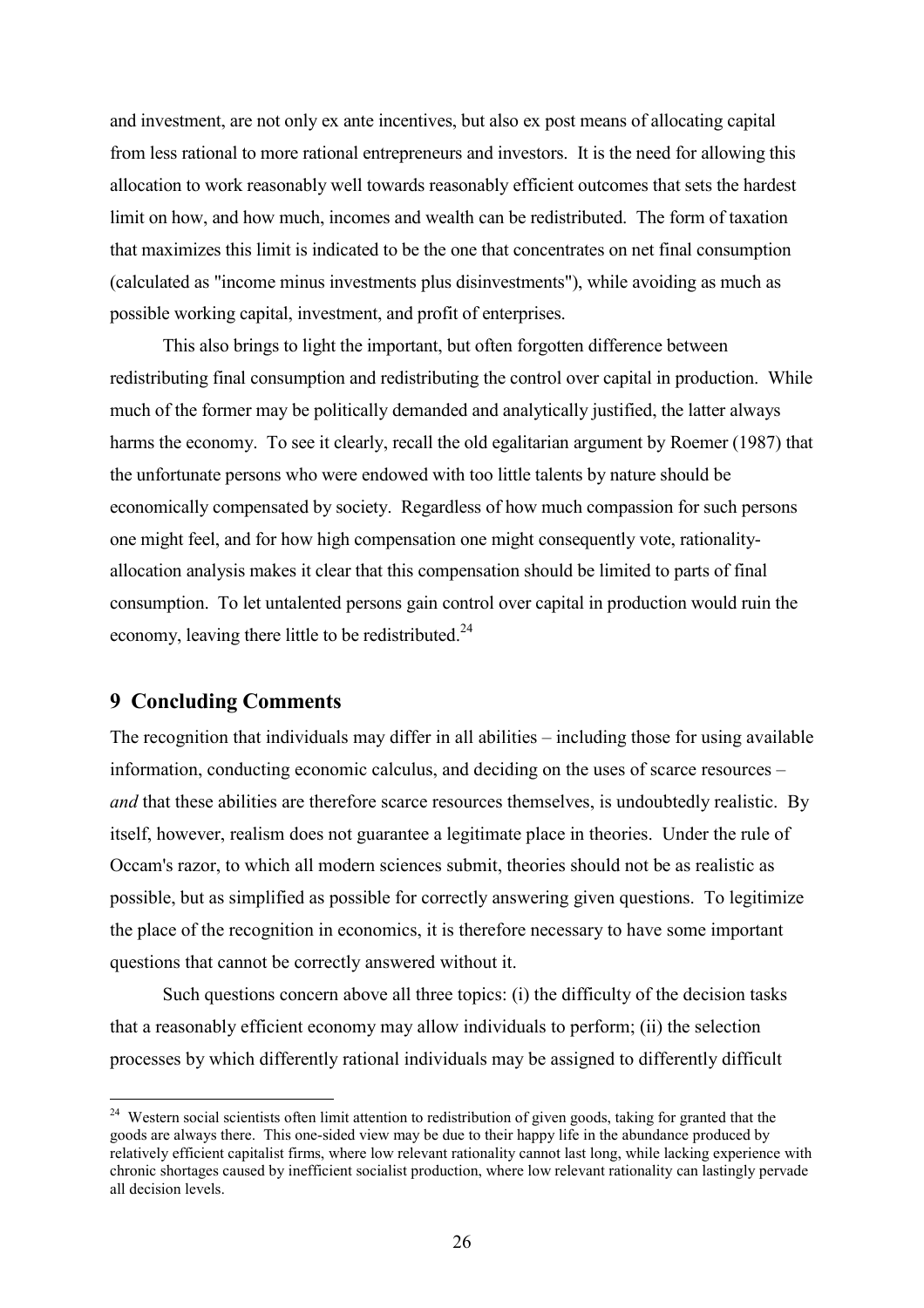tasks; and (iii) the institutions by which the twin processes of task-designing and taskassigning are shaped.

It is easy to see what may go wrong without the recognition. Assuming rationality equally perfect makes analysis overlook all the difficulty limits, and ignore both the selection processes and the institutions. Telling examples are the optimal designs of resourceallocation mechanisms produced by standard mathematical analysis, in which all information and incentive problems are optimally solved – but only with imaginary individuals who are perfectly able to solve highly difficult optimization problems of their own and flawlessly communicate the solutions to others. Implementing such an optimal mechanism design with real-world individuals could hardly lead to anything else than bureaucratic confusion.

Assuming rationality equally bounded allows analysis to see some of the difficulty limits, but the selection processes and the institutions may continue to be ignored. Such analysis may imply the limits to be too low, adapted to the bounded rationality of an average person, and thus ignore the efficiency gains from allowing some tasks to be more difficult – such as organization and management of large firms that can realize important economies of scale – together with the institutions that could ensure that such above-the-average difficult tasks will eventually be assigned to some of the sufficiently above-the-average rational individuals, and prevented from being lastingly assigned to others.

Why these questions are important is that they are often in the center of policy issues. Their wrong answers may therefore lead to the wrong policy implications, and these may cause large social losses if believed and allowed to influence actual policies. In the above analysis, the recognition of the unequally distributed scarcity of rationality prevented indeed several policy-relevant questions from being given the wrong answers, and moreover allowed some puzzling questions to be answered at all – in particular the ones of why governmentdirected industrialization often starts well, but ends up in a structural crisis, and why market reforms often start poorly, but end up by lastingly improving the economy's performance.

The policy implications of the recognition may also be seen novel in their switch from strengthening market liberalism in production to increasing the potential for paternalism and redistribution in final consumption. Strictly speaking, however, this switch may be seen novel only from the standpoint of existing theories (and ideologies), while it has increasingly been made – and this may be seen as corroborating its soundness – in practical policies. As exemplified by New Labour and Compassionate Conservatism, the Left is increasingly recognizing that market competition and private enterprise are needed to have the goods produced, while the Right is increasingly recognizing that certain paternalism and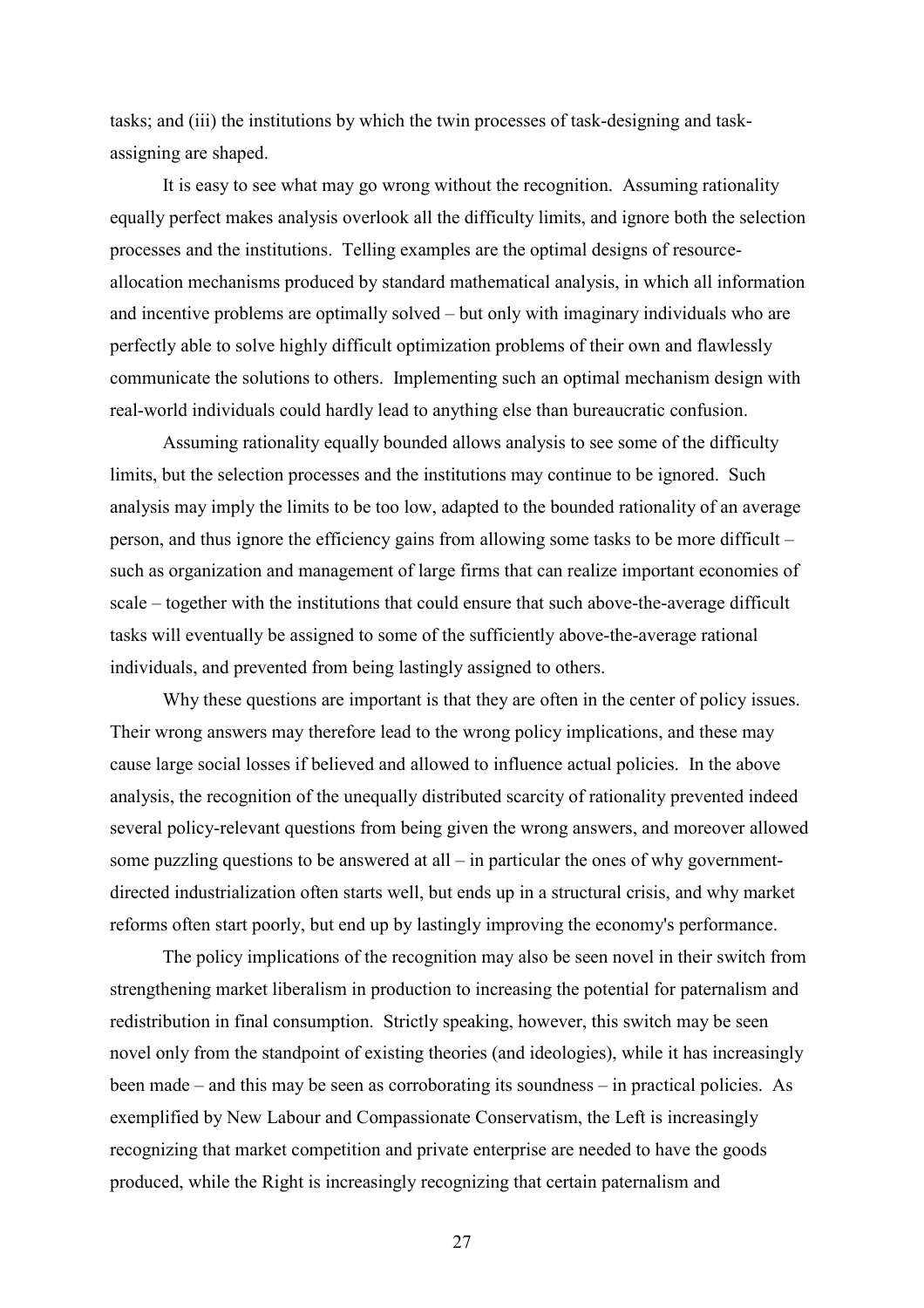redistribution are needed to avoid social crises and political rejection.

That the necessity to recognize rationality as an unequally distributed scarce resource is limited only to some questions, while the perfect rationality assumption is admitted for other questions, is worth emphasis. This should make the present approach more acceptable to the still numerous users of that assumption – in comparison with the more radical bounded rationality approaches that call for rejecting it altogether. Examples of the questions for which it is admitted are the easy ones that may be answered reasonably well by most people, the more difficult normative examples, meant to teach people to be more rational than they actually are, and the questions about the behavior of successful participants of well-developed competitive markets, who may indeed plausibly be assumed, as long-time ago argued by Friedman (1953), not to be too irrational.<sup>25</sup> While all economic questions may thus peacefully be partitioned between those that can safely be handled under the perfect rationality assumption, and those that require recognizing rationality as an unequally distributed scarce resource, it must be recognized that many questions central to important policy issues belong to the latter

# Appendix: A simple mathematical illustration

As announced in Section 6, the purpose of the Appendix is to illustrate the rough, but robust verbal comparison of PC, FC and DG for their rationality-allocation over time, by a finer, but to doubts more exposed, mathematical model. To minimize the doubts, or, more precisely, to prevent the rightful doubts about its simplifying assumptions and its quantitatively unrealistic partial results from putting in doubt the final results, it is important to keep in mind that these concern the relative ranking of the alternatives, and not their absolute performance. All simplifications and lack of quantitative realism may therefore be admitted as long as the ranking, both in the short run and in the long run, remains undistorted.

The model is in principle computational, but no numerical computations are necessary. The ranking of the alternatives can be obtained by comparing the general expressions of their outcomes in the short run and in the long run – and must thus itself be considered general.<sup>26</sup>

*The Givens.* – Consider an economy during a series of periods separated by time points  $t$  $= 0, 1, 2, \dots$ . At time t its capital is  $K_t$ , starting with  $K_0 = 1$ , and its growth rate is  $\rho_t = K_{t+1}/K_t$ .

<sup>&</sup>lt;sup>25</sup> In private correspondence, in which I expressed doubts about the uses of the perfect rationality assumption in theories of optimal socialist planning and government policymaking. Professor Friedman emphasized that he meant his evolutionary justification of this assumption only for analysis of developed market economies. But he did not specify what should be assumed about the rationality of agents in other types of economies.

<sup>&</sup>lt;sup>26</sup> A similar model with a calculated numerical example and a graphical illustration is in Pelikan (1997).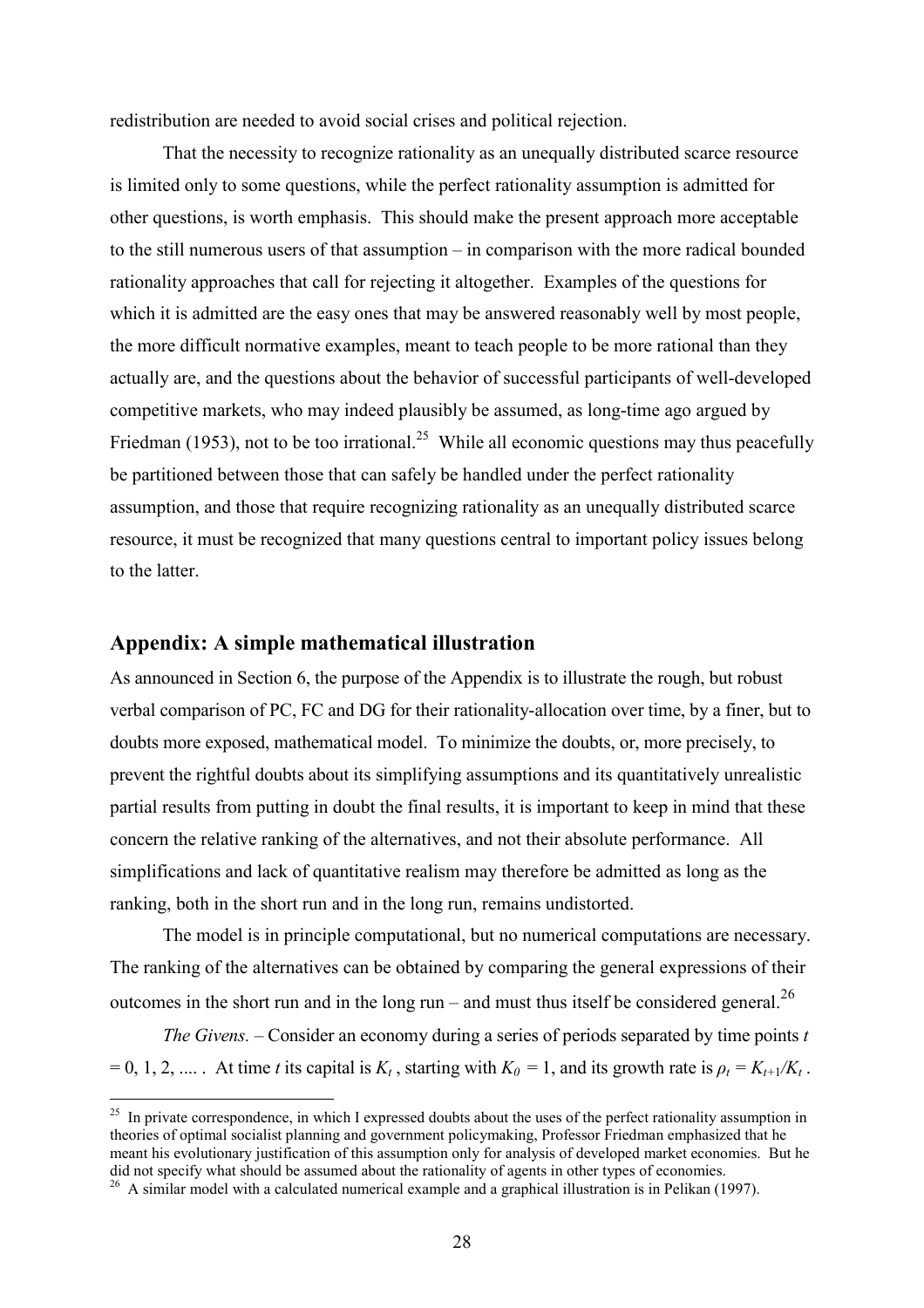Individual rationality is graded by integer  $q \in [1, Q]$ , with  $q = Q$  denoting its highest grade ("economic champions"). Individual *i* has rationality  $q_i$ , but this is not known with certainty to anyone, not even to himself. The rationality distribution over the population is binomial, with probability function  $P(q)$ , distribution function  $F(q)$ , and average  $\overline{q}$ . All individuals are voters, of whom three possibly overlapping random samples are the candidates for the positions of entrepreneurs, capital owners, and politicians.

The performance of organizations is expressed as a growth coefficient,  $\pi(q)$ , a monotonically increasing function of q, showing how the entrepreneurs of rationality q multiply the capital they use,  $K(q)$ , during one period:  $K(q)_{t+1} = \pi(q)K(q)_t$ . The threshold for successful entrepreneurship,  $q_S$ , is defined as  $\pi(q_S)=1$ . Depending on the severity of the conditions for entrepreneurship,  $q_S$  may be much higher or somewhat lower than  $\bar{q}$ . To recall, because of influences of chance and learning,  $\pi(q)$  can only be used for inferring  $\pi$  from q for populations of organizations over time, but not q from  $\pi$  in single cases.

In consequence, the economy's growth rate at t,  $\rho_t$ , only depends upon the distribution at t of the uses of  $K_t$  among entrepreneurs of different q,  $P_t(q)$ :

$$
\rho_t = \sum_{q=1}^Q \pi(q) \cdot P_t(q).
$$

The growth rate attains its maximum,  $\rho^* = \pi(Q)$ , if  $P_t(Q) = 1$  and  $P_t(q) = 0$  for all  $q < Q$ .

RRR-ASSUMPTION. Individuals of rationality  $q_i$  can safely recognize all individuals of  $q \leq q_i$ . Because of their irrelevant prejudices, they underestimate the rationality of a random subset of individuals of  $q \geq q_i$  (possibly including themselves, if they suffer from an inferiority complex), and see the highest rationality equally distributed over the complementary subset of these individuals. The probability  $Pr(q_i \rightarrow q)$ , with which an individual of rationality  $q_i$  sees as the most rational an individual of rationality q is  $P(q)/[1 - F(q_i - 1)]$  for  $q \geq q_i$ , and 0 for  $q \leq q_i$ .

LEMMA 1. If it is rational to vote for the most rational candidates, the average rationality of the ones voted for by individuals of rationality  $q_i$  will be:

$$
\overline{q}(q_i) = \frac{1}{1 - F(q_i - 1)} \sum_{q=q_i}^{Q} q \cdot P(q).
$$

Nearly all individuals thus vote for candidates whose  $q$  is in average higher than their own, with the exception of the champions, who cannot do better than vote for their peers. And nearly all individuals vote in average for above-the-average candidates of  $q > \bar{q}$ , with the exception of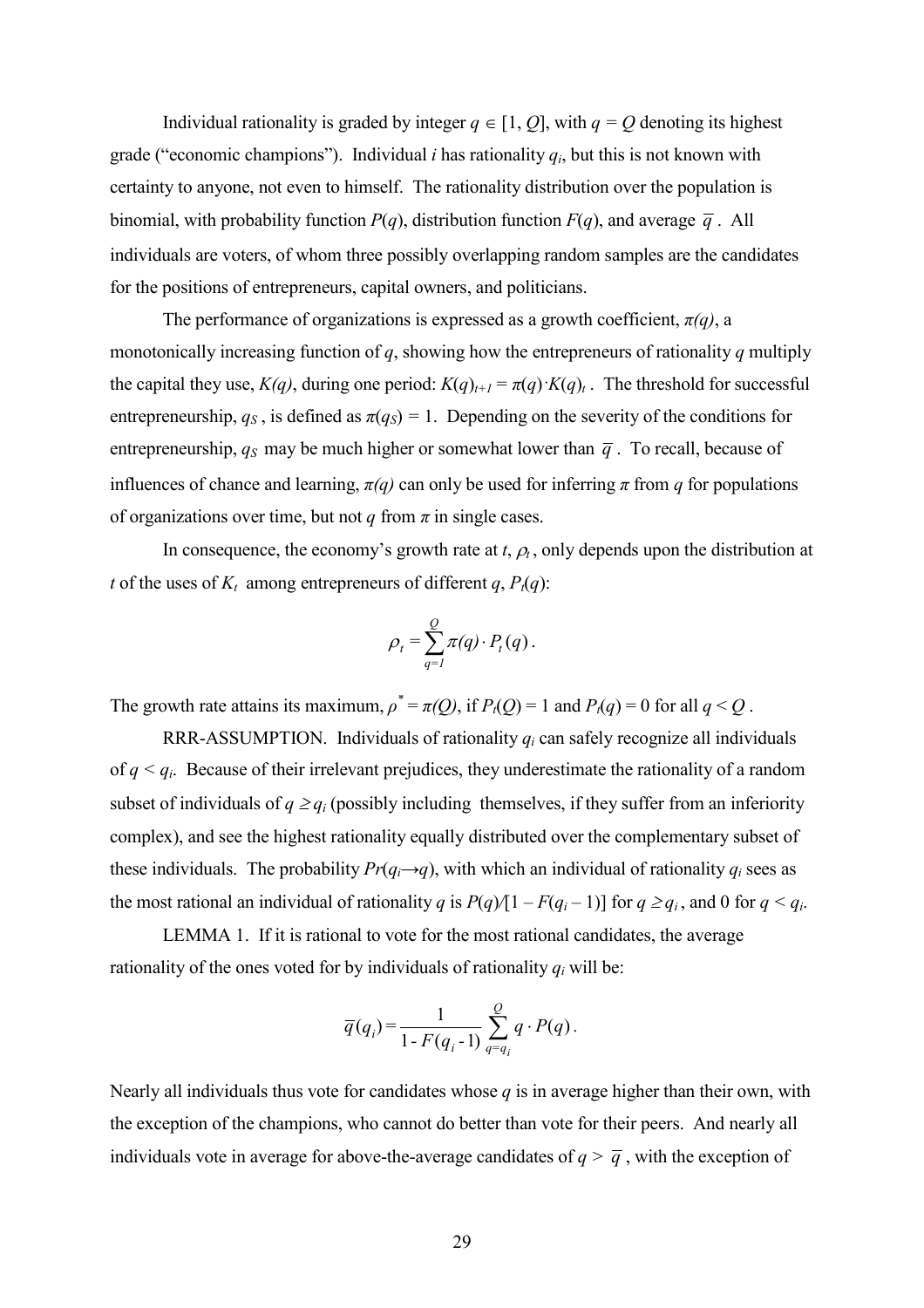the least rational ones, who in average vote for average ones of  $q = \overline{q}$ .

LEMMA 2. If all voters cast an equal number of votes, the proportion of the votes cast for candidates of rationality  $q_i$ , and thus the likely weight of these candidates among all the elected candidates, will in consequence be

$$
P_V(q_i) = P(q_i) \sum_{q=1}^{q_i} \frac{P(q)}{1 - F(q - 1)},
$$

where  $P_V(q)$  is the probability function with which q is distributed over the elected candidates. The distribution function  $F_V(q)$  and the average  $\overline{q}_V$  can be calculated in the usual way.

RBV-THEOREM. The rationality of the elected candidates,  $P_{V}(q)$ , is superior to the one of the voters,  $P(q)$ , as  $P_V(1) < P(1)$ ,  $P_V(Q) > P(Q)$ , and  $\overline{q}_V > \overline{q}$ .

*The Comparison.* – PC starts with the capital distributed to entrepreneurs of different  $q$ according to  $P(q)$ . The short-run growth, at  $t = 0$ , will therefore be

(1) 
$$
\rho_{PC,0} = \sum_{q=1}^{Q} \pi(q) \cdot P(q).
$$

At time  $t$ , the capital used by entrepreneurs of rationality  $q$  will grow (decrease) to

$$
(2) \t K(q)_t = \pi(q)^t \cdot P(q)
$$

The economy's capital will thus grow (decrease) to

$$
(3) \t K_{PC,t} = \sum_{q=1}^{Q} \pi(q)^t \cdot P(q)
$$

and its growth rate at  $t$  will therefore be

(4) 
$$
\rho_{PC,t} = \frac{\sum_{q=1}^{Q} \pi(q)^{t+1} \cdot P(q)}{\sum_{q=1}^{Q} \pi(q)^{t} \cdot P(q)}
$$

For  $q_s > \overline{q}$ , the growth rate will at first be negative, as the losses of the majority of entrepreneurs of  $q < q_s$  will initially exceed the gains of the minority of  $q > q_s$ , but in the long run, for  $t \to \infty$ , it will converge to the maximum,  $\pi(0)$ , as the capital used by all the entrepreneurs of  $q < Q$  will tend to become absolutely or relatively negligible.

Under FC,  $P(q)$  determines the initial allocation of capital to owners. They make their initial investment choices according to Lemma 1, and thus determine the initial allocation of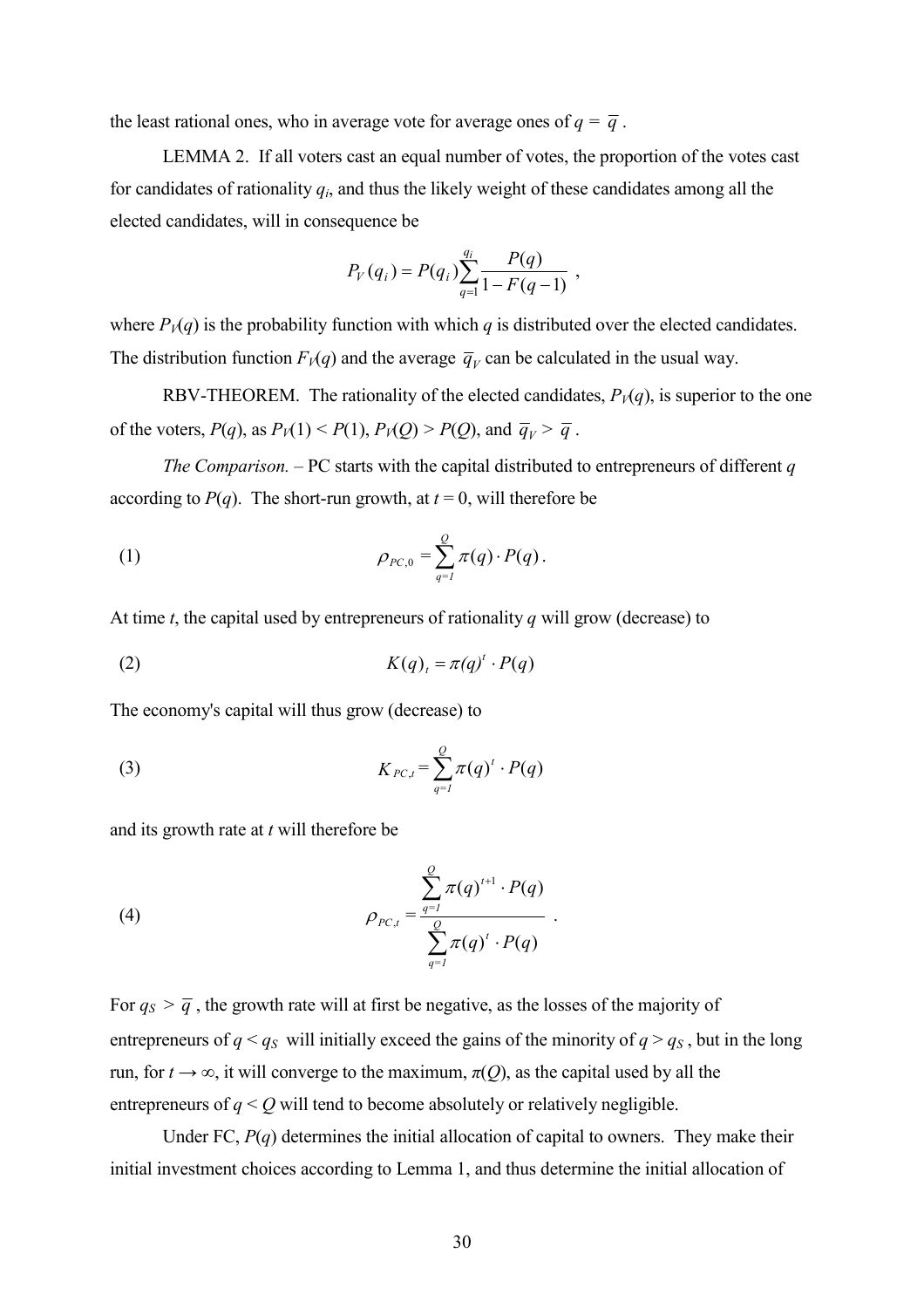capital to entrepreneurs according to Lemma 2. FC therefore starts with the initial capital distributed to entrepreneurs of different q according to  $P<sub>V</sub>(q)$ , so that its initial growth rate is:

(5) 
$$
\rho_{FC,0} = \sum_{q=1}^{Q} \pi(q) \cdot P_V(q).
$$

For owners of rationality  $q_i$ , Lemma 1 implies that the initial growth rate of their portfolios is:

(6) 
$$
\kappa(q_j)_0 = \frac{1}{1 - F(q_j - 1)} \sum_{q = q_j}^{Q} \pi(q) \cdot P(q).
$$

What will happen next depends on the owners'  $q$  and moreover on their investment diligence. If they lazily stick to their initial investment choices  $-$  or, in nicer words, if they make long-term investments – the future growth rates both of their portfolios and of the entire economy will be different than if they frequently reinvest. But to follow these possibilities, the model needs a highly unrealistic assumption. As noted, observing the actual performance of entrepreneurs helps only little in assessing their rationality, for much depends on the rationality with which such observing is conducted and interpreted. This note now needs to be exaggerated into the assumption that such observing does not help at all.

But there are two reasons why this assumption, however unrealistic it might be, does not devalue the model's results. First, if such observing were taken into account, owners of higher q would be found to learn more from it than owners of low  $q$ , so that the comparative advantage of the former – which is the crucial point here – would persist. Second, this assumption does not help the main result – which will be that in the long run, it is just FC that performs best – but on the contrary works against it: FC would be found to perform even better if the owners of capital were considered to learn from such observing than when they are not.<sup>27</sup>

To take into account the difference between long-term ("lazy") and short-term ("diligent") investors, it suffices to consider the two extremes: all owners stick to their initial investment; and all owners reinvest after each period. All the intermediate cases, in which new investment decisions are taken only sometimes by some owners, yield intermediate outcomes.

The extremely diligent, short-term investors redistribute their portfolio according to Lemma 1 after each period, so that the growth rate of their portfolios will be constant, equal to

 $27$  This assumption appears to be least unrealistic for risk-capital markets, where investors are choosing among relatively new entrepreneurs with new ideas. But even on a standard stock-exchange, where data about the past performance and the current stock prices of firms abound, these data are neither sufficient nor easy to interpret for making good investment choices. The above-the-average returns go, in average, to those investors who have the extra knack for asturely combining these data with many other observations, often including personal qualities of the firms' CEOs.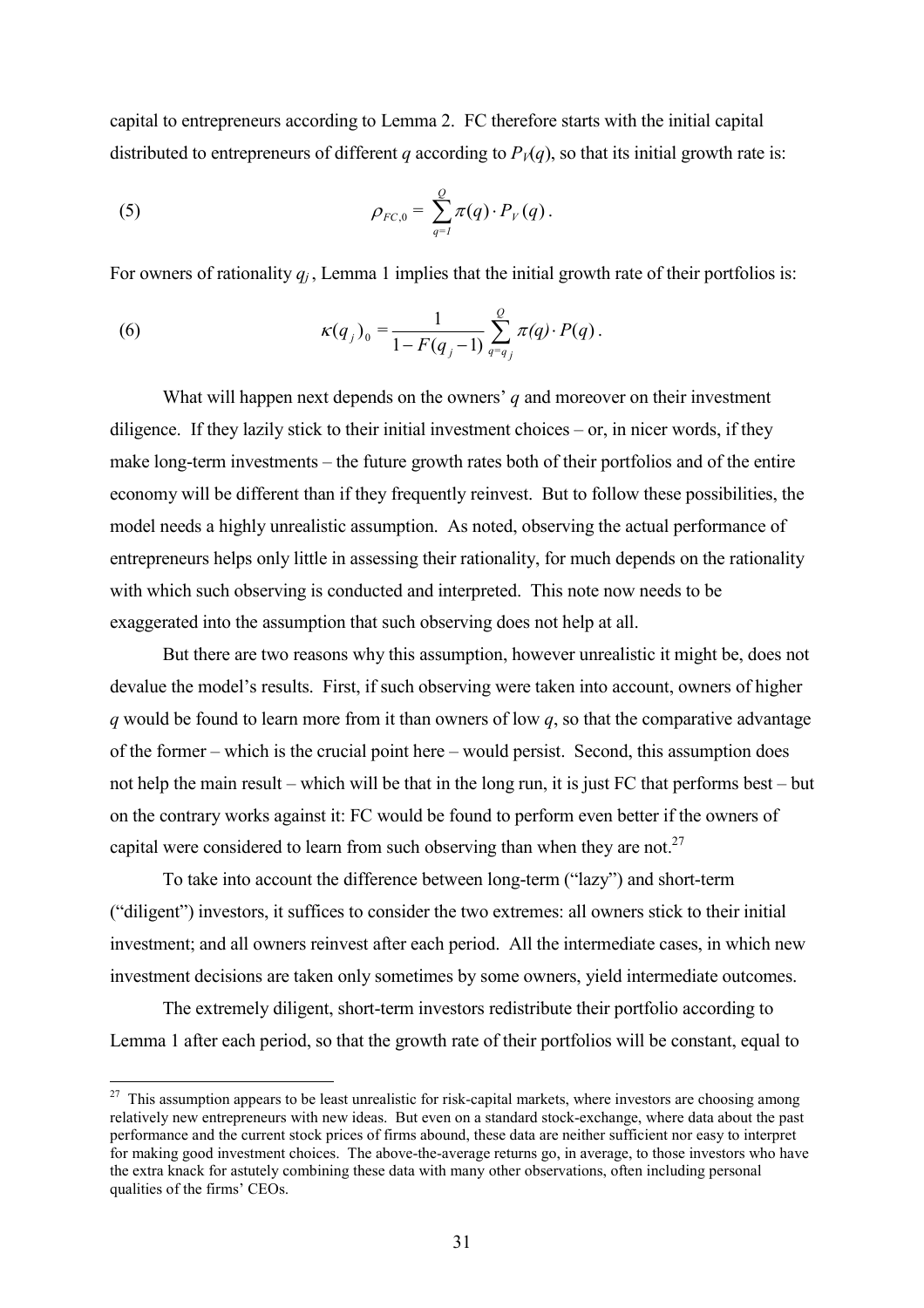the initial one:  $\kappa_D(q) = \kappa_0(q)$  for all q and all t. At t, the portfolios of diligent investors of rationality  $q_j$  will thus grow (shrink) to

(6) 
$$
\kappa_D(q_j)_t = \kappa(q_j)^t = \left[\frac{1}{1 - F(q_j - 1)} \sum_{q = q_j}^{Q} \pi(q) \cdot P(q)\right]^t.
$$

For the extremely lazy, long-term investors, the cumulative growth of their portfolios will consist of the cumulative growth of the capital used by the initially chosen entrepreneurs. At  $t$ , the portfolios of lazy investors of rationality  $q_j$ , will thus grow (shrink) to

(7) 
$$
\kappa_L(q_j)_t = \frac{1}{1 - F(q_j - 1)} \sum_{q = q_i}^{Q} \pi(q)^t \cdot P(q).
$$

Comparing the growth rates that owners of rationality  $q$  can achieve with their capital as own entrepreneurs, as diligent investors, and as lazy investors, yields the following result.

LEMMA 3:  $\pi(q)_t < \kappa_D(q)_t < \kappa_L(q)_t$  for all  $q < Q$  and all  $t > 1$ .

In plain words, nearly all owners, with the exception of economic champions, can make their capital grow faster (decrease slower) as investors than as entrepreneurs, and more so as long-term investors than as short-term investors. The reason is that little-rational owners, when reinvesting according to Lemma 1, transfer some of their capital, without realizing it, from the most rational entrepreneurs to some less rational ones.

The growth of the economy's capital under FC may consequently follow many different trajectories, depending on what the ratio of the two types of owners happens to be. But all these trajectories must be contained between two limits: the D-limit growth, in which all the owners of  $q < Q$  reinvest after each period; and the L-limit growth, in which all such owners leave their initial investment unchanged. What helps to determine these two limits is that in this model, the economy's capital is always equal both to the sum of the capital used by all entrepreneurs and the sum of the portfolios of all investors.

For the D-limit growth, the outcomes can best be deduced from the portfolios of investors. As investors of abilities q are initially endowed with  $P(q)$  of capital, which they make grow (decrease) by  $\kappa(q)$  per period, the sum of all portfolios at t will be

(8) 
$$
K_{FCD,t} = \sum_{q=1}^{Q} \kappa(q_j)^t \cdot P(q)
$$

and the growth rate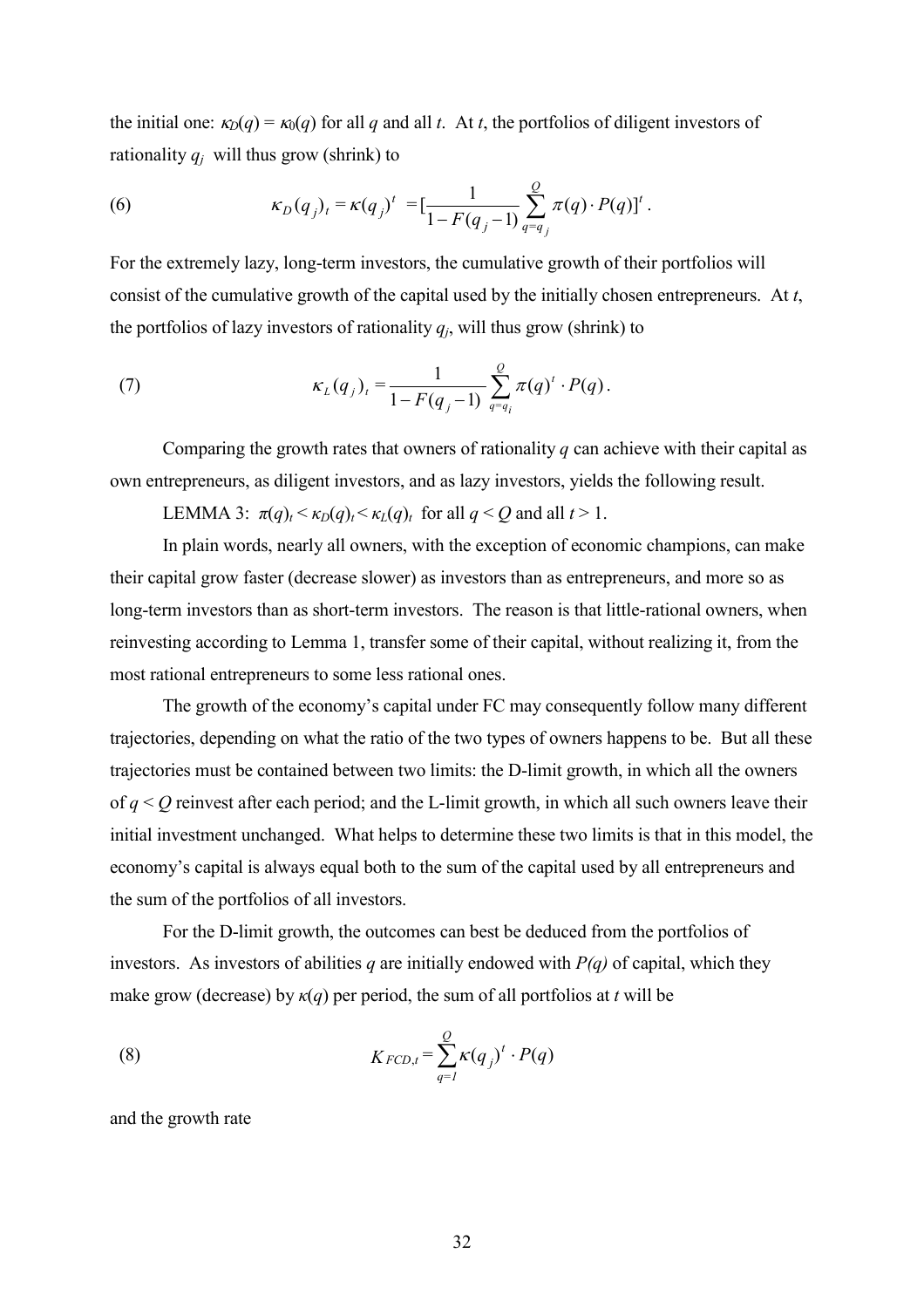(9) 
$$
\rho_{FCD,t} = \frac{\sum_{q=1}^{Q} \kappa(q_j)^{t+1} \cdot P(q)}{\sum_{q=1}^{Q} \kappa(q_j)^{t} \cdot P(q)}
$$

For the L-limit growth, the outcomes can best be deduced from the performance of the entrepreneurs with whom the owners invested once for all at  $t = 0$  (with the exception of owners of  $q = Q$ , who may reinvest at will without slowing the growth). As the owners have chosen the entrepreneurs according to Lemma 1, the initial capital is distributed among the entrepreneurs according to Lemma 2, which sets the share of entrepreneurs of competence q to  $P_V(q)$ . This share will then grow (decrease) during each period by  $\pi(q)$ . The economy's capital at t will grow (decrease) to:

$$
(10) \t K_{FCL,t} = \sum_{q=1}^{Q} \pi(q)^{t} \cdot P_V(q)
$$

and its growth rate will then be:

(11) 
$$
\rho_{FCL,t} = \frac{\sum_{q=1}^{Q} \pi(q)^{t} \cdot P_V(q)}{\sum_{q=1}^{Q} \pi(q)^{t} \cdot P_V(q)}
$$

For the earlier discussed reasons, DG is accorded the privilege of using the RV relation more times than FC, which in this model means twice: the voters elect politicians, who select entrepreneurs. Lemma 2 will thus boost the rationality of government entrepreneurs above  $P(q)$ also twice. First from  $P(q)$  to  $P_V(q)$  for the elected politicians, and then from  $P_V(q)$  to  $P_V(q)$  for the selected entrepreneurs. The economy's capital will thus start growing by

(12) 
$$
\rho_{DG,0} = \sum_{q=1}^{Q} \pi(q) \cdot P_{VV}(q)
$$

After that, however, not much will change. As the voters neither gain nor lose votes depending on how rationally or irrationally they vote  $-$  in contrast to the owners of capital who  $\alpha$  do so under FC – the elected politicians and the selected entrepreneurs may change after each elections, but the distribution of  $q$  over both of them will not. In consequence, the growth rate of the economy's capital will remain constant:

(13) 
$$
\rho_{DG,t} = \rho_{DG,0} \text{ for all } t,
$$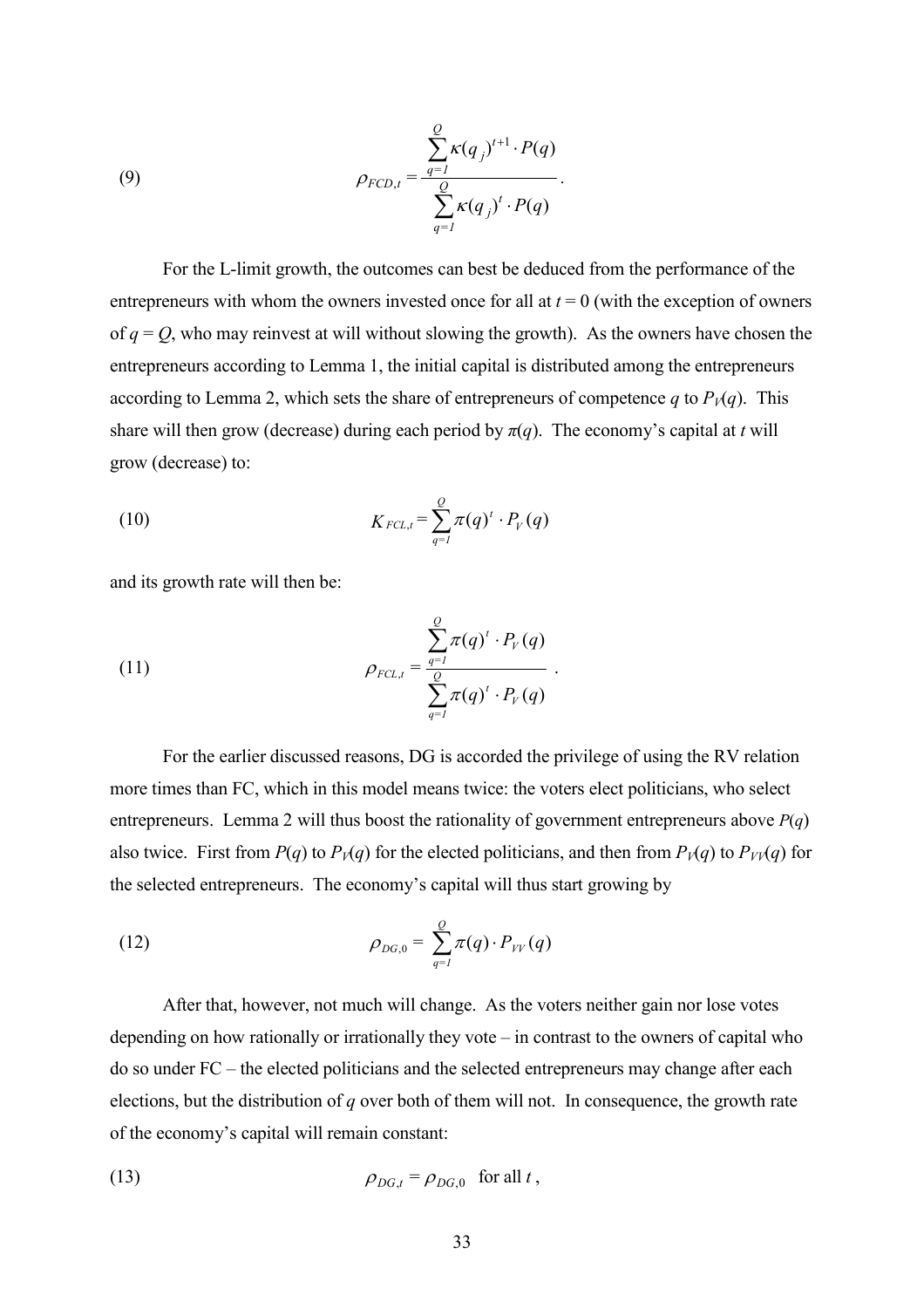so that at  $t$  the economy's capital will grow (decrease) to

*The Ranking.* - According to the growth rates in the short run, expressions (1), (5) and (12) imply that at  $t = 0$ , DG is best, FC is second, and PC is last. If  $\overline{q}_{VV} > q_S > \overline{q}_V$ , DG would be the only one to realize a positive growth; both FC and PC would start growing negatively according to a J-curve, deeper for PC than for FC.

According to the growth rates in the long run, the limits of expressions  $(4)$ ,  $(9)$ ,  $(11)$ and (13) imply that for  $t \to \infty$ , those of both PC and FC converge to the maximum,  $\pi(0)$ , while DG, with its only slightly above-the-average  $\pi(\bar{q}_{VV})$ , remains far behind.

To compare these alternatives for the total capital they will accumulate in the long run, it is necessary to determine the limits for  $t \to \infty$  of the ratios of their respective  $K_t$  (in absolute values, all  $K_t$  become infinite, including  $K_{DG,t}$ , if  $\overline{q}_{VV} > q_s$ ). Making these ratios from expressions  $(3)$ ,  $(8)$ ,  $(10)$ ,  $(14)$  and determining the limits discloses that FCL will grow to become the wealthiest, FCD and PC will share the second place, while DG will become infinitely poorer than any of the others. As infinite growth is in any case impossible, the most important result is this relative impoverishment.

That FCD and PC will converge to being equally less wealthy than FCL, although FCD starts better (or less badly) than PC, is interesting to note. The reason is, in essence (the mathematics of it is in Pelikan, 1997), that the losses of PC caused by little-rational entrepreneurs during a relatively short initial period turn out to equal the losses of FCD caused by little rational, but diligent investors during a longer period. When the entire growth trajectory is considered, however, FCD has the advantage that under it, the economy never gets as poor as, and remains for all finite t somewhat wealthier than, under PC.

The model thus indeed illustrates the results of the verbal analysis – with the additional fine point which the verbal analysis could not see, but which appears to make good sense, that little-rational investors will do better both for themselves and for the economy if they invest long-term, rather than spend effort on frequent portfolio changes.

## **References**

- Alchian, A.A. (1950), "Uncertainty, evolution, and economic theory," Journal of Political Economy 58: 211-222.
- Berggren, N. (2003), "The benefits of economic freedom: a survey," The Independent Review  $8(2)$ : 193-211.

Boland, L.A. (1981), "On the futility of criticizing the neoclassical maximization hypothesis,"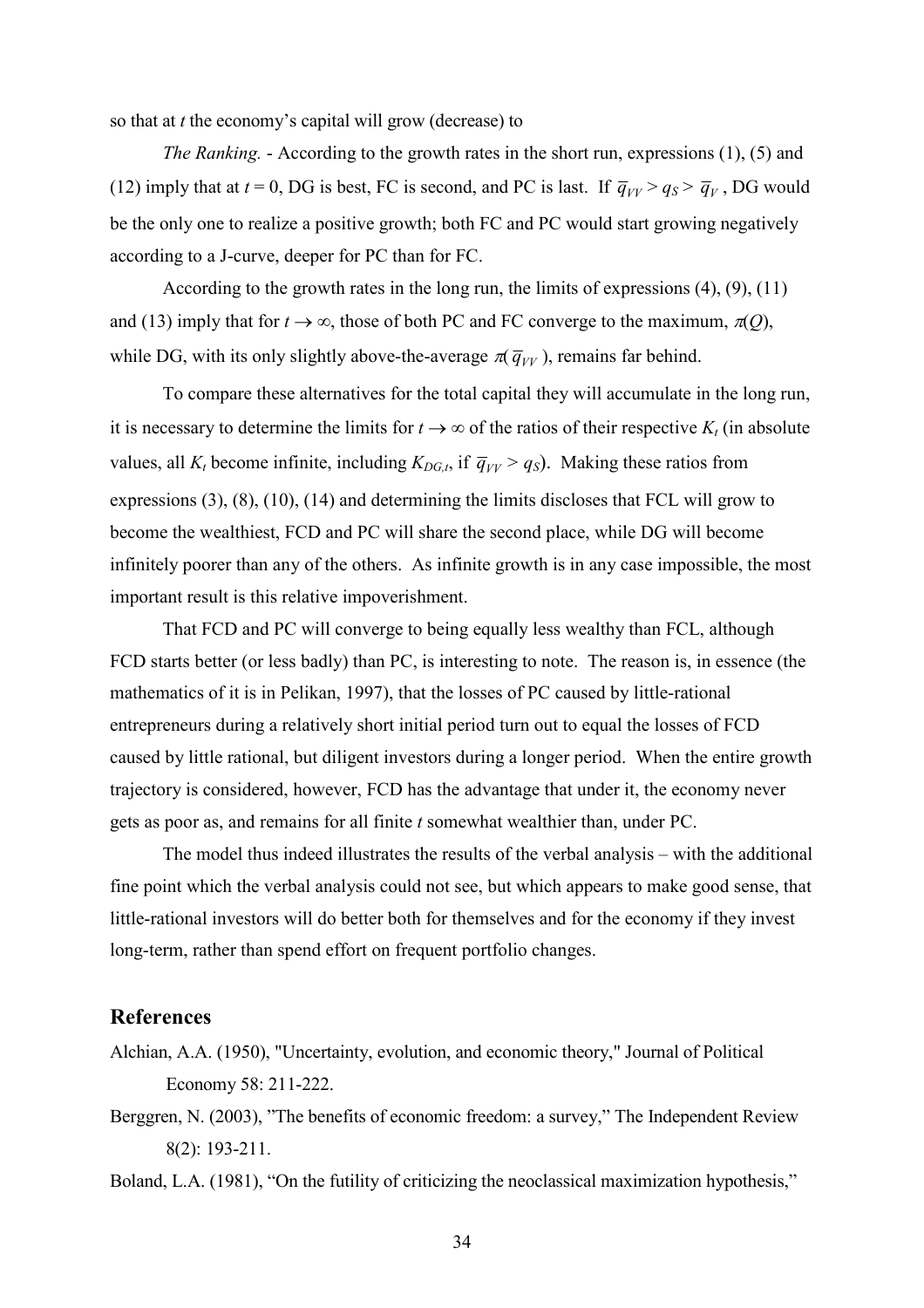American Economic Review: 71: 1031-1036.

- Eggertsson, T. (2005), Imperfect Institutions: Possibilities and Limits of Reform, University of Michigan Press: Ann Arbor.
- Friedman, M. (1953), Essays in Positive Economics, University of Chicago Press: Chicago.
- Glaeser, E.L. (2005), "Paternalism and psychology," WP 11789, NBER: Cambridge, Mass.
- Harberger, A.C. (1993), "Secrets of success: a handful of heroes," American Economic Review 83: 343-350.
- Hayek, F.A. (1944), The Road to Serfdom, Routledge & Sons: London.
- Hayek, F.A. (1945), "The use of knowledge in society," American Economic Review 35: 519-530.
- Hayek, F.A. (1967), "The evolution of the rules of conduct," in F.A. Hayek, Studies in Philosophy, Politics and Economics, The Chicago University Press: Chicago.
- Heiner, R.A. (1983), "The origin of predictable behavior," American Economic Review 73:  $560 - 595$ .
- Hofstadter, D.R. (1979), Gödel, Escher, Bach: An Eternal Golden Braid, Basic Books: New York.
- Kahneman, D. and A. Tversky, eds. (2000), Choice, Values, and Frames, Cambridge University Press: Cambridge, UK.
- Kruger, J. and D. Dunning (1999), "Unskilled and unaware of it: how difficulties in recognizing one's own incompetence lead to inflated self-assessment," Journal of Personality and Social Psychology 77: 1121-1134.
- Mueller, D.C. (2003), Public Choice III, Cambridge University Press: Cambridge.
- Murphy, K.M., A. Shleifer, and R.W. Vishny (1991), "The allocation of talent: implications for growth," Quarterly Journal of Economics 106: 503-530.
- North, D.C. (1990), Institutions, Institutional Change and Economic Performance, Cambridge University Press: Cambridge and New York.
- North, D.C. (2005), Understanding the Process of Economic Change, Princeton University Press: Princeton.
- Parkinson, C.N. (1957), Parkinson's Law and Other Studies in Administration, Ballantine Books: New York.
- Pelikan, P. (1988), "Can the imperfect innovation system of capitalism be outperformed?" in G. Dosi et al., eds., Technical Change and Economic Theory, Pinter Publishers: London.
- Pelikan, P. (1992), "The dynamics of economic systems, or how to transform a failed socialist economy", Journal of Evolutionary Economics 2, 39-63, reprinted in H.J. Wagener, ed.